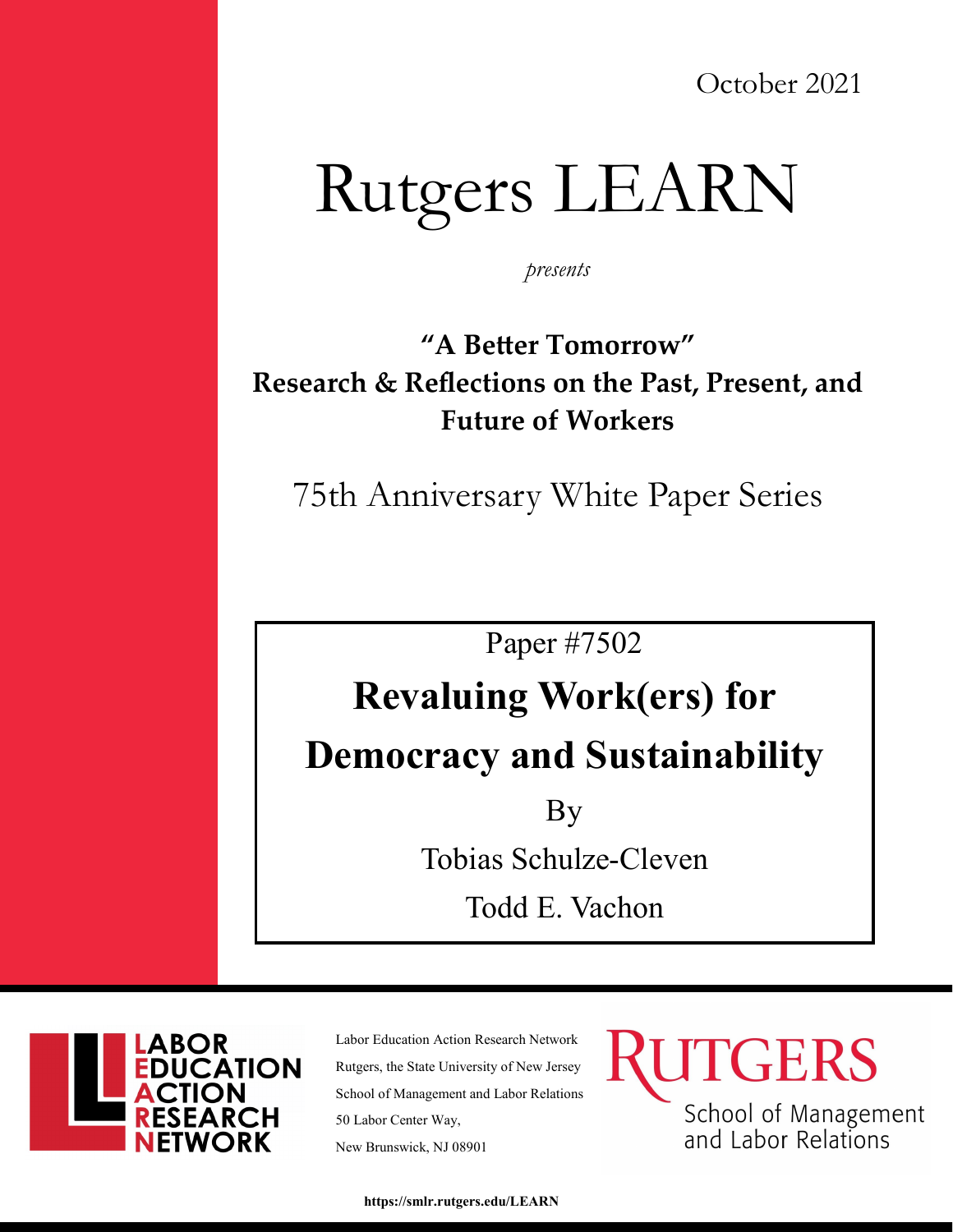### **Revaluing Work(ers) for Democracy and Sustainability**

Tobias Schulze-Cleven TODD E. VACHON *Rutgers University*

#### **Abstract**

How can we build a future of work that delivers for workers? How can we meet pressing challenges such as climate change, democratic erosion, and economic instability? This essay outlines the necessary parameters for a debate on the future of work that faces up to the interlocking ecological, political, and economic crises currently engulfing societies. It argues that collective political action targeted at revaluing work and workers can greatly increase the long-term viability of contemporary social arrangements by curtailing capitalism's infringements on democracy, facilitating social reproduction, and reducing environmental exploitation. Rejecting the technological and market determinism characteristic of mainstream discussions about the future of work, the chapter calls for embracing the role of politics in adjustment and committing to workers' dignity as central to realizing the promises of democracy and improving sustainability.

LABOR **EDUCATION** ACTION RESEARCH **NETWORK** 

This article appears as the introduction for: Tobias Schulze-Cleven and Todd Vachon, eds. *Revaluing Work(ers): Toward a Democratic and Sustainable Future,* the 2021 Research Volume of the Labor and Employment Relations Association, [published](https://www.cornellpress.cornell.edu/book/9780913447222/revaluing-workers/#bookTabs=1)  [by Cornell University Press.](https://www.cornellpress.cornell.edu/book/9780913447222/revaluing-workers/#bookTabs=1)

 $\frac{1}{\sqrt{2}}$  , and the contract of  $\frac{1}{\sqrt{2}}$  , and  $\frac{1}{\sqrt{2}}$  , and  $\frac{1}{\sqrt{2}}$  , and  $\frac{1}{\sqrt{2}}$  , and  $\frac{1}{\sqrt{2}}$ 

**\_\_\_\_\_\_\_\_\_\_\_\_\_\_\_\_\_\_\_\_\_\_\_\_\_\_\_\_\_\_\_\_\_\_\_\_\_\_\_\_\_**

 $W_e$  live in a period of deep uncertainty, with one calamity seemingly chasing another. From climate change to democratic erosion to economic instability—ongoing and interrelated ecological, political, and economic crises have revealed deep imbalances in our contemporary social order, laying bare the inadequacies of the institutional arrangements that govern our lives. The arrival and mismanagement of COVID19 has only further underlined this predicament. As the contradictions of contemporary democratic capitalism have grown, the system's ability to reproduce and sustain itself has come into doubt (e.g., Wallerstein et al. 2013).

The forthcoming volume, *Revaluing Work (ers): Toward a Democratic and Sustainable Future* (edited by the authors), addresses these fundamental tensions by presenting a labor studies perspective on the future of work and workers. Critically examining the socially constructed and politically sanctioned processes through which workers are managed and empowered, it explores how changes in the regulation of labor could help address today's multipronged systemic crises. The book argues that revaluing work—the efforts and contributions of workers—is crucial to realizing the promises of democracy and improving sustainability. Workers' collective agency is central to driving forward this revaluation agenda for the governance of work and workers. Moreover, the valuation of reproductive work—the labor efforts from care to education that sustain the reproduction of society—can function as a crucible of innovation. Success in this area is not only decisive for democracy and sustainability by itself, but it can also help expand the scope of potentially viable governance reforms more broadly.

This volume offers a deliberate counterpoint to the mainstream debate on the future of work, which fails to engage the realworld hurdles to building a future that serves the interests of workers (Gupta, Lerner, and McCartin 2018). Narrowly concerned with the effects of technological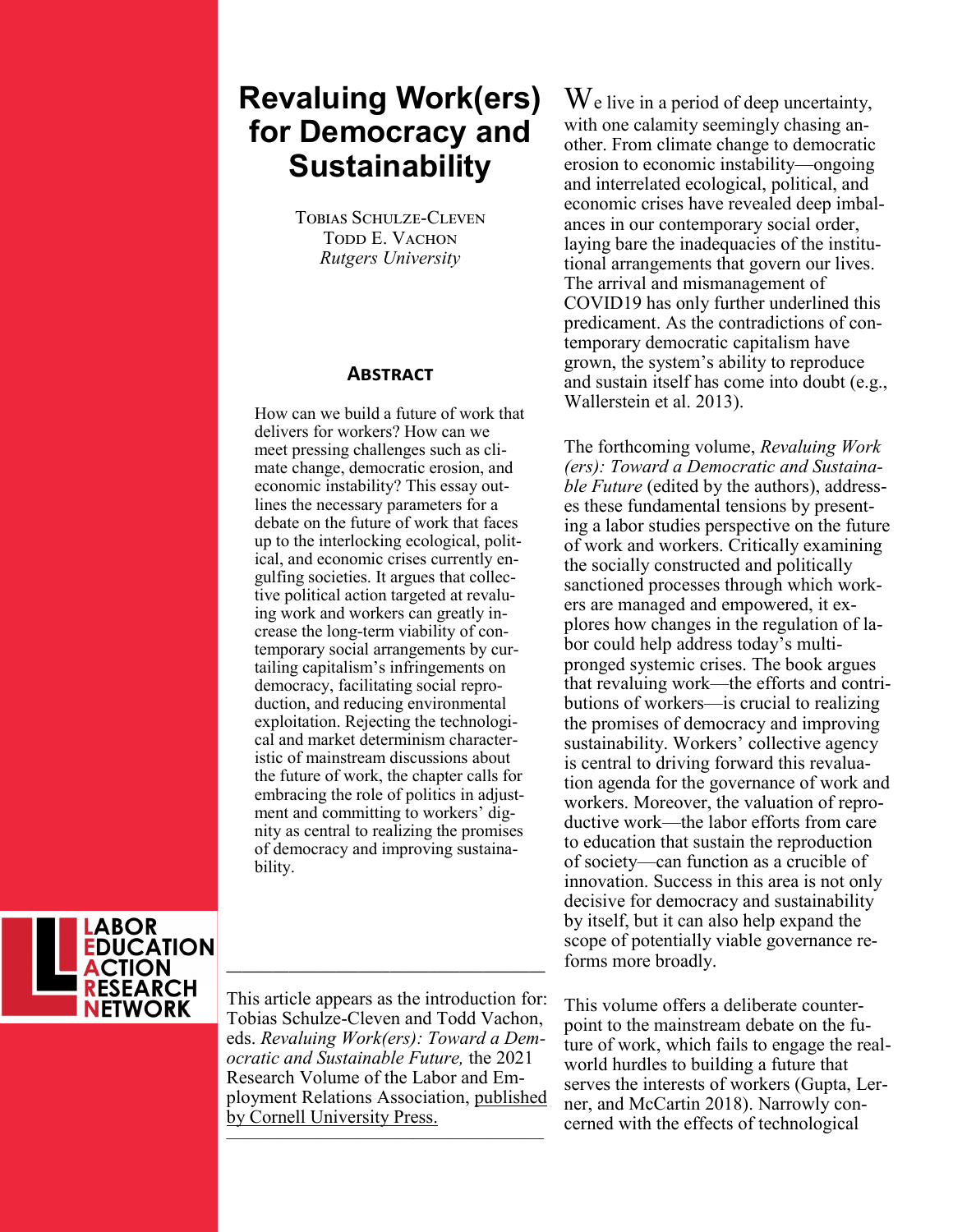change on the division of labor, and usually assuming that market forces will be determinative, the mainstream debate has tended to ignore the crises that contemporary societies are already experiencing. Not across the Global North (Wallerstein even the well-documented corrosive effects of financialization on evolving employment relations have received much attention. While ongoing socioeconomic changes arguably provide new openings for labor organizations to advocate for the concerns of workers, they do so after shifts in power among capital, labor, and government across societies have left many workers and their collective voice weaker than before (Vachon, Wallace, and Hyde 2016). Attempts to chart a future without truly appreciating the present, much less the past, are bound to fail. Our strategy to face today's major tensions head on is timely and unique among recent books seeking to challenge dominant narratives (e.g., Chamberlain 2018; Kochan and Dyer 2017; Peetz 2019).

This essay introduces the volume and its broader agenda in three steps. A first section elaborates today's interlocking crises and sketches how contemporary debate on the future of work neglects to address them. The second section spells out the necessary parameters for a debate on the future of work that actually speaks to the current predicament. The third section lays out how the volume develops and sustains its core propositions, starting with a second introductory chapter that makes the case for the unique contribution of labor studies for understanding and addressing contemporary challenges. The context and reflections advanced in this first introductory chapter provide a productive frame for the remainder of the book.



#### **THE FUTURE OF WORK AMID INTERLOCKING CRISES**

Current ecological, political, and economic crises are inextricably and inevitably interlocking because they frequently amplify and negatively affect each other. Most prominently, contemporary economic imbalances have undermined both the work-

ings of political systems and efforts to battle climate change. Today's calamities are global phenomena that deeply challenge all countries, including the rich democracies 2001). This volume, in turn, speaks to the United States in comparative perspective.

Economically, record levels of withincountry inequality, widespread precarity, and the financial sector's supremacy have left individual livelihoods, countries' macroeconomies, and global markets extremely unstable (Kalleberg 2018; Stiglitz 2013). Across the wealthy democracies, greater access to credit has at times helped compensate for lagging wage growth by expanding consumption (Baccaro and Pontusson 2016), but it has done so at the price of increased volatility and without addressing how rising inequality hurts well-being, social cohesion, faith in democratic institutions, growth, and employment (Boushey 2019; Galbraith 2012). Governments have, moreover, been deeply challenged in managing economic instability. As the monetary policy of central banks has come to carry an ever-larger share of responsibility, rounds of quantitative easing have not only decoupled financial markets from the real economy, they also undermine the ability of societies to adequately price risks, which is a precondition for the efficient functioning of market competition (Chwieroth and Walter 2019).

Politically, democratic institutions and norms have weakened, with some countries sliding back on democratization (Lührmann et al. 2020). Right-wing populism has been on the rise cross-nationally, with systems of interest intermediation increasingly hollowed out and governing institutions' legitimacy frequently eroded (Levitzky and Ziblatt 2018; Mair 2013). The labor market consequences of new economic realities in particular have arguably wreaked havoc on political engagement, whether it has been through the breakdown of career trajectories encouraging personal drift (Sennett 1998) or status anxiety and social marginalization feeding resentment (Cramer 2016; Gidron and Hall 2020). On top of this, government policies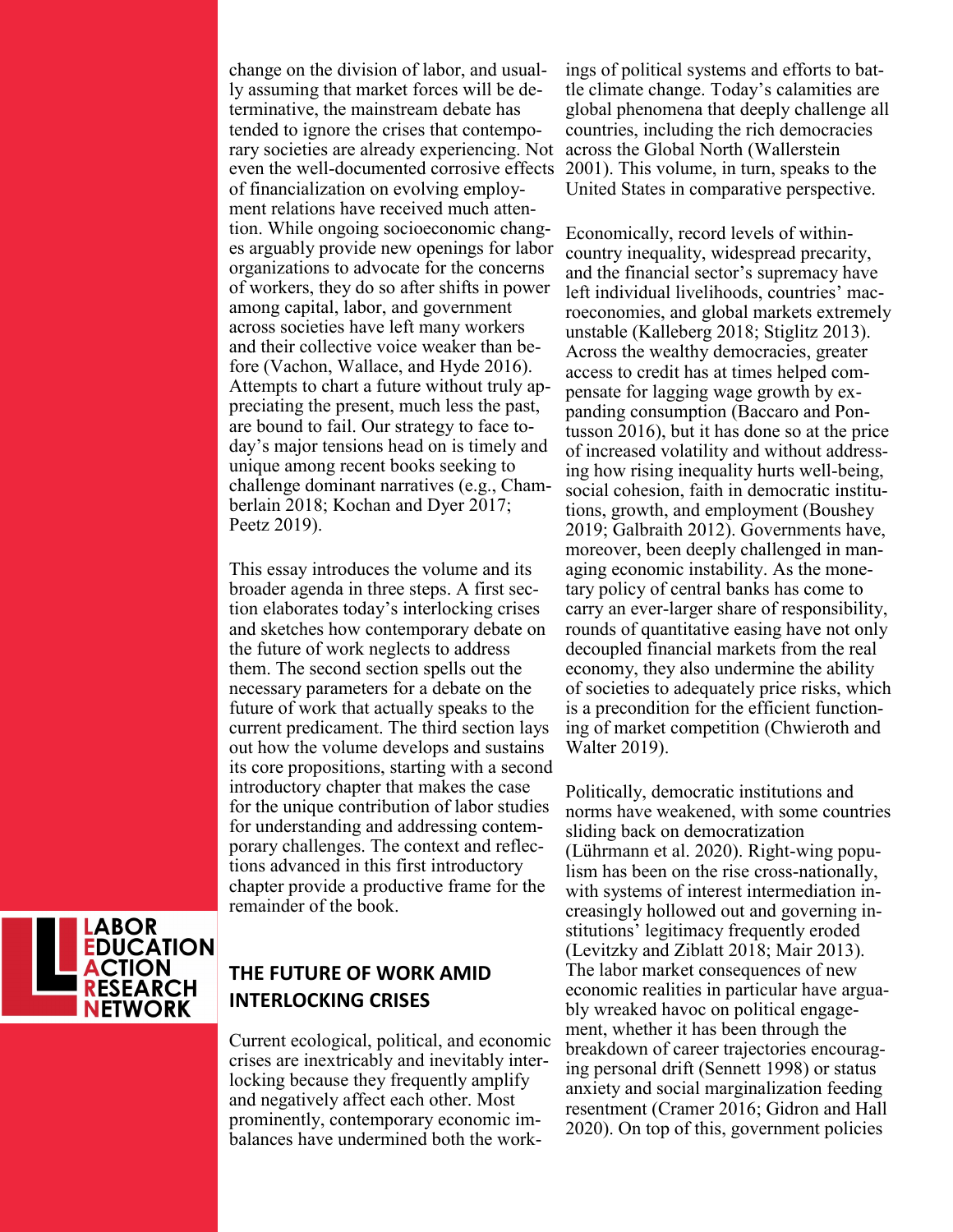encouraging private investment—including in education, housing, or retirement provision—have frequently undermined support for the broader solidaristic public approaches that are necessary to curb rising inequality, or to at least buffer its effects on ing with institutionalized racism and its individuals and households (Ansell 2014).

Finally, ecologically, the continued exploitation of natural resources has produced environmental degradation, loss of biodiversity, and climate change, all of which exacerbate existing economic, health, and social inequalities (Latour 2018; Purdy 2015). Current levels of fossil fuel consumption are stretching planetary limits by raising greenhouse gas (GHG) emissions and air pollution to dangerous levels that are negatively affecting the well-being of billions and disproportionately affecting marginalized populations and those who have contributed the least to the problem (Intergovernmental Panel on Climate Change 2013). Record global temperatures and warmer ocean temperatures are increasing the odds of devastating hurricanes and extreme rain events in some locations and prolonged droughts and wildfires in others. If unchecked, climate change will deprive millions of people access to the bare necessities of life—food, clean air, and water—leading to increased conflict, migration, and widespread humanitarian crises. Yet many workers rely on fossil fuel extraction, production, transportation, and consumption for employment. Without easy access to alternatives that offer equivalent pay and benefits, they often display anti-environmental attitudes and behaviors that slow or prevent solutions to the ecological crisis (Vachon 2021).



All of this is true around the world, but nowhere is it as striking as in the United States, a country struggling with relative decline after dominating the 20th century. As patterns of population growth and economic development shift the center of the world economy elsewhere, the United States has lost leverage to turn external hegemony into domestic stability. In the process, the United States' frequently invoked exceptionalism has taken on a new meaning. These days, the country stands out

among rich democracies in rather unappealing ways, whether it is runaway income and wealth inequality at the top, hyper-partisanship, climate change denial, or forceful resistance to the overdue reckonmyriad consequences.

Having adopted lax neoliberal stances across policy areas, the United States not only vividly illustrates global crises, it frequently leads the world in producing them. Whether it is hands-off anti-trust policies that allow large firms to buck competition and maintain high consumer prices (Philippon 2019), loose financial regulations permitting corporations to binge on share buybacks that have filled the coffers of CEOs (Lazonick 2018), public supports for entrepreneurial ventures that socialize risk but allow rewards to be privatized (Mazzucato 2015), tax policies that have contributed to greater concentrations of income and wealth (Bargain et al. 2015), welfare-state retrenchment that has shifted the financial responsibility for life risks onto households and increased individuals' insecurity (Hacker 2019), or labor market policies that have grown the ranks of the precariat well beyond levels found in other rich democracies (Thelen 2019)—they have all helped contemporary American capitalism work for the few rather than the many. And this list does not even include high barriers to the availability of healthcare, which other wealthy countries provide via social citizenship, but which individuals in the United States, for all practical purposes, can only access in meaningful ways once they have submitted themselves to the disciplining effects of the labor market. Research tracking 50 metrics of well-being to assess the quality of life worldwide has found the United States to be one of only three of 163 countries joined by Brazil and Hungary—for which scores have fallen since 2011. In access to healthcare, the United States now ranks 97th, and the country's overall standing on the composite "social progress index" has fallen from 19th in 2011 to 28th in 2020 (Kristof 2020).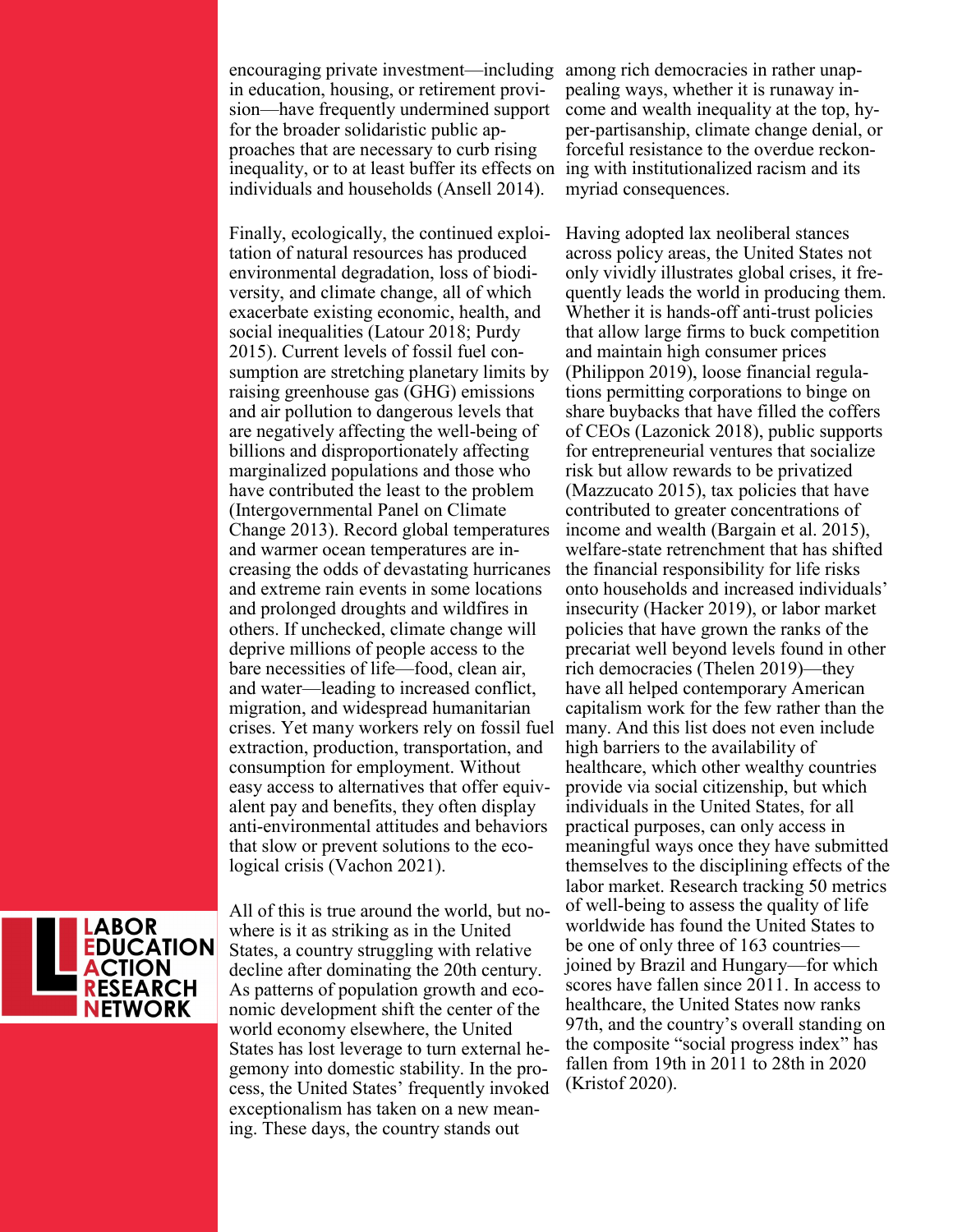Facilitated by politicians whose actions reflect the preferences of the elite and powered by Republicans who have been extremely adept at enlisting outrage-focused populism in the service of shoring up plutocracy, the resulting "winner take all politics" in the United States are literally killing people (Hacker and Pierson 2010, 2020). Well before producing an uncoordinated COVID-19 response that drove up fatalities during 2020, including disproportionately among communities of color and particularly for African Americans, they have nurtured "deaths of despair" among working-age White men and women without four-year college degrees. Having lost opportunities, meaning, and structure in their lives, the latter have succumbed to drug overdoses, suicides, and alcoholrelated liver disease at increasing rates. As a result, life expectancy in the United States has been falling since 2014 for the first time in a century while continuing to rise in other rich democracies (Case and Deaton 2020).

Facing up to the toll of current arrangements and addressing their lack of sustainability is difficult—and, arguably, inconvenient for those who have benefited so much from them. As such, it should not be surprising that the ongoing debate about the future of work has stayed well within the parameters set by the neoliberal orthodoxy that has helped create the current predicament (Britton-Purdy, Grewal, Kapczynski, and Rahman 2020). Selfstyled "thought leaders" on the impact of sophisticated digital tools—including advanced robotics, data analytics, machine learning, and the Internet of Things—have usually proceeded from assumptions of technological and market determinism. Whether they emphasize rapid automation or a far-reaching global reallocation of tasks, they agree that many workers will be subject to displacement and dislocation, including those far up the skill ladder and those in high-status jobs (Baldwin 2016; Susskind and Susskind 2015). One study estimates 47% of US employment to be at risk through computerization (Frey and Osborne 2013). Yet, despite the social instability implied by these scenarios, debates about appropriate policy responses have

generally centered on how to facilitate technical disruption to enable potential productivity increases (Brynjolfsson and McAffee 2014; Frey 2019).

The desire to ease opposition to disruption has admittedly helped the once-marginal policy option of universal basic income (UBI) gain some traction in mainstream debates (e.g., Van Parijs 1995). One of the candidates in the Democratic Party's presidential primary in 2020, Andrew Yang, built his entire campaign around it, and the former president of the Service Employees International Union, Andy Stern, has also strongly endorsed it. Some of the shortterm policies in response to the pandemic, moreover, have functioned not unlike UBI provisions and may well have changed public perceptions of this policy. Yet, beyond that, policy makers have generally failed to implement UBI schemes, and the discussed plans would not fundamentally challenge the labor market dynamics that have produced ever-greater inequalities. Effectively combating inequality requires "pre-distribution" policies to alter the market-based distribution of incomes, such as through active support for collective bargaining, raising minimum wages, instituting punitive taxes (or even limits) on high incomes, and embracing a host of other actions that would challenge inequalities of power in the contemporary economy.

Ultimately, policy recommendations have tended to continue along well-trodden paths. Returning to the mantra of a "race between education and technology" (Goldin and Katz 2008), these recommendations have largely left the pressure of adjustment on the shoulders of individual workers, perceiving a successful transition to depend on the ability of workers to be lifelong learners. In contrast, there has been little discussion of how to turn adaptation into a collective effort and how to build a human-centered future of work that would re-envision the role and nature of work in the interest of workers. Such an effort would explore how to channel the use of technologies to the benefit of the greatest number, including the use of technology to augment—rather than replace—

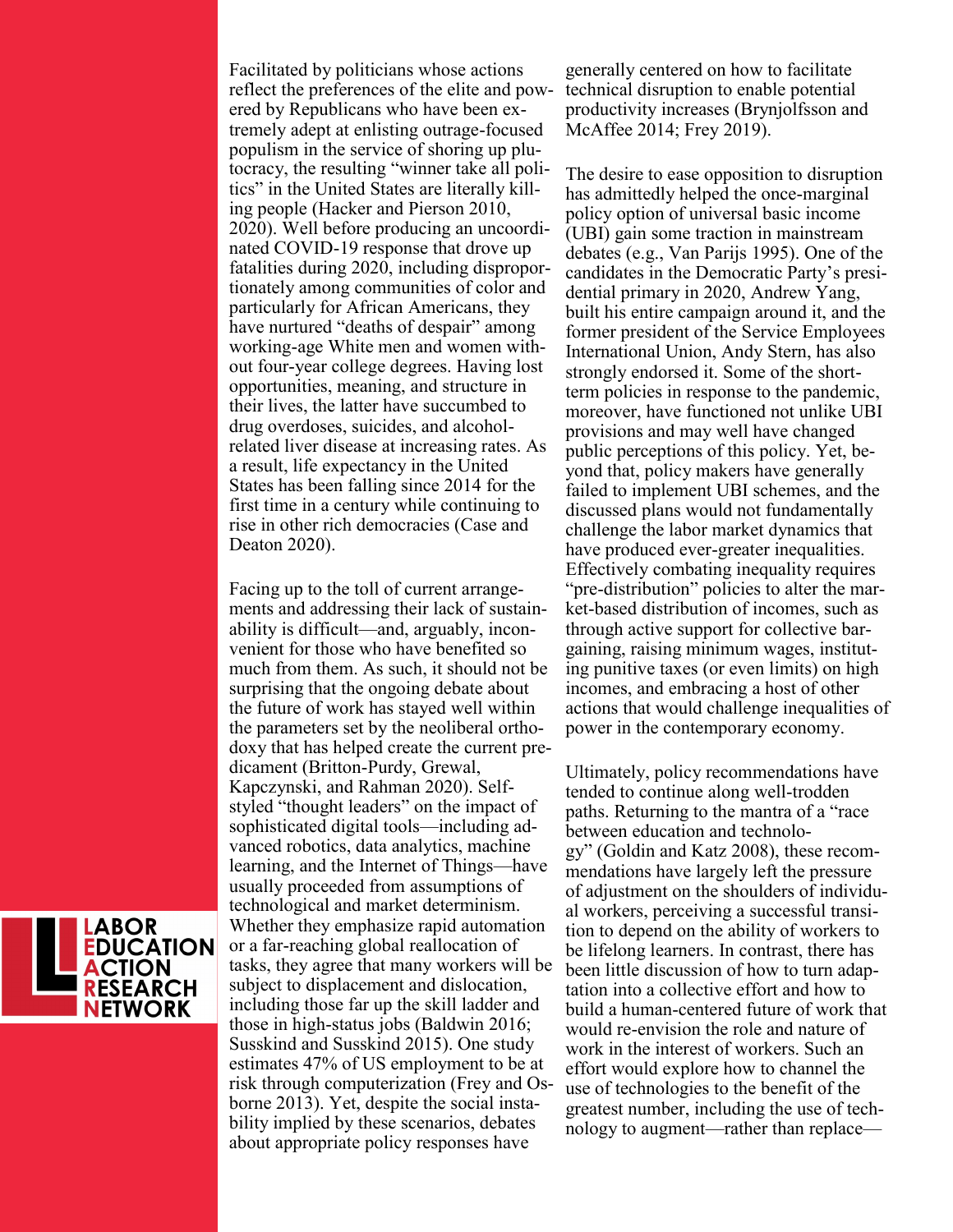labor across the skill spectrum.

#### **SHIFTING THE DEBATE ON THE FUTURE OF WORK**

It is thus eminently clear that addressing contemporary interlocking crises requires different discussions about the future of work. Three changes appear particularly advisable: addressing concurrent threats to the sustainability of contemporary societies, accepting the role of politics in adjustment, and honoring the dignity of work and workers.

#### **Addressing Threats to Sustainability**

Any productive debate about the future of work needs to engage with pressing questions about the long-run viability of contemporary social arrangements, including capitalism's increased dominance over democracy, challenges to social reproduction, and the consequences of environmental exploitation.

#### *Capitalism's Increased Dominance Over Democracy*

The contemporary imbalance between capitalism and democracy is a central issue to tackle (Rothstein and Schulze-Cleven 2020). As a governance system, democratic capitalism is by its very nature never free from tensions, given that it brings together quite different logics of individual valuation. Generally speaking, the value of an individual (or, more precisely, the value of that individual's labor effort) under capitalism is never higher than whatever another entity (whether an employer or customer) is willing to pay, which in turn can result in great divergences among people's market value and the accumulation of capital among the few. In contrast, democratic principles prescribe equal voice and treatment—typically secured through the rule of law, structures of political representation via parties and elections, and a system of checks and balances among different branches of government. Historically, the

development of welfare states has done much to mediate tensions when claims to freedom and equality pulled into different directions, often by using social programs to provide greater equality of opportunity in the spirit of "positive liberty."

Yet market liberalization over the past few decades has arguably strengthened the forces of capitalism while weakening those of democracy, whether in terms of global financial markets constraining democratic governments' fiscal leeway or market logics increasingly pervading how governments relate to democratic citizenries. In Europe, events such as the Eurocrisis and Brexit have illustrated how negative policy feedback from market-led political integration—including the partial pooling of monetary sovereignty—has undermined the provision of effective political counterweights to market forces (Schulze-Cleven 2018). In the United States, the simultaneous growth of public and private debt illustrates the limits of recent strategies to manage contemporary imbalances (Streeck 2016), as does the rise of plutocratic populism, which has significantly recast central features of one of the United States' two major political parties and upended inherited patterns of partisan competition (Hacker and Pierson 2020). As scholars of capitalism established long ago, without effective democratic controls stabilizing the system, capitalism's internal contradiction will put it on a road to deepening crises. To avert this outcome, societies need to take more assertive steps to shore up democratic controls, including in the governance of the workplace, where capitalist and democratic logics often clash most immediately.

#### *Challenged Social Reproduction*

The changing ability of societies to reproduce and sustain themselves across time should be an important concern, particularly in terms of how they provide the labor that is necessary for reproduction, not just biologically but socially. Following World War II, the institutions of Fordist capitalism encouraged a gendered division of labor, with welfare states and industry tending to support male-breadwinner arrange-

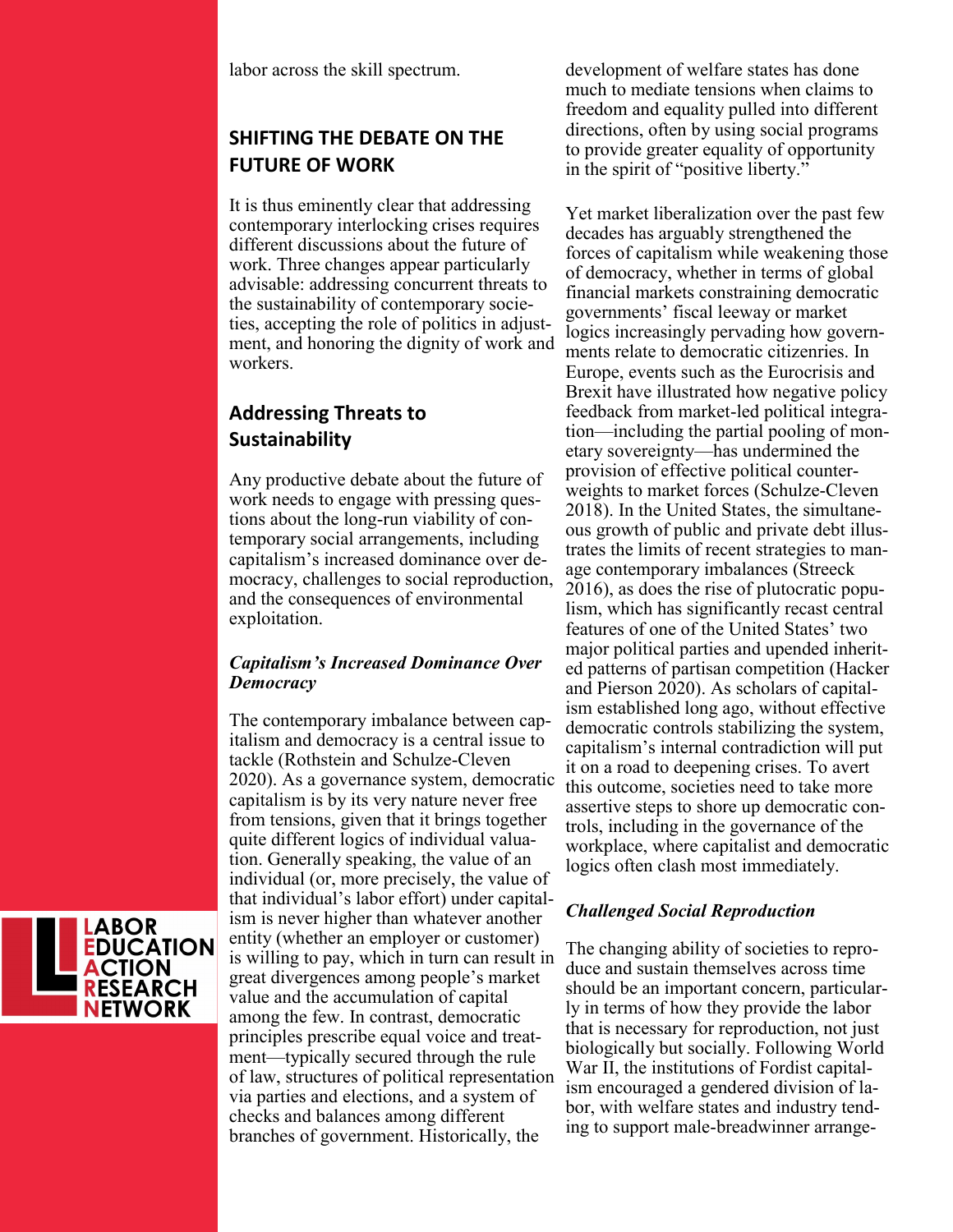ments, including by aiming to ensure wage levels and wage-replacement benefits that could support entire households (Lewis 1992). Most of the labor necessary for social reproduction was provided by women within the family. Much of it revolved around the raising of children—including ensuring their comfort, literacy, and sociability. But social reproduction always involved a broader scope of unpaid activities, including feeding family members engaged in paid work; maintaining the safety, shelter, and emotional well-being of the entire household; caring for the sick, the elderly, or other family members unable to work; and building and maintaining relationships within the community, including the extended family (Briggs 2017).

As capitalism entered its post-Fordist phase, the demand for literate workers quickly opened pathways for increased labor force participation by women, typically in gendered occupations. Women of color and those from lower positions on the socioeconomic ladder more generally have always participated in forms of paid labor, but the rapid growth of female labor force participation beginning in the 1960s represented nothing short of a revolution in the labor market. The rising share of employment in services and simultaneous stagnation in wages helped fuel this transformation as families increasingly required two earners. At the same time, strong gender norms around domestic work endured, leaving many women doing double duty, with a "second shift" of care work waiting at home once the day's paid work was done (Hochschild, with Machung [1989] 2012). As these strategies have run up against physical limits, increased external provision of reproductive labor has become functionally necessary. Yet many families do not possess the resources to pay for such care work. Moreover, those performing the work, whether as home health aides or childcare workers, often do so at poverty wages, in line with the long-standing low status of these activities.



The strain is particularly large in the United States, with its rampant job insecurity, falling access to in-work benefits such as paid sick leave or vacations, high share of low-wage work, and employers' growing practice of paying for part-time work while expecting full-time availability. Led by the social democratic welfare states in Scandinavia, European countries have increasingly moved toward socializing both the cost and the organization of care provision, including making publicly sponsored (or at least state-subsidized) daycare universally available. These nations have done so in the name of "social investment," driven not only by equity considerations but also by the realization that it helps reap the productive potential of all citizens for higher economic growth (Hemerijck 2017). The United States, by contrast, lacks a comparable care infrastructure, despite federal programs such as Head Start and innovations at the state level. In turn, it faces a veritable "crisis of care," characterized by "time poverty," the lack of work–family balance, and widespread "social depletion" (Fraser  $2016$ ).<sup>1</sup>

It is crucial that the valuation and financing of reproductive labor (or work) receive wider attention. The social costs of contemporary arrangements—including their associated gender and racial inequities provide great hurdles to sustainability. There is much scholarship to build on. Marxist feminists have not only long critiqued the traditional division between "productive" work for men on the one hand and women's relegation to supporting and servicing the current and future workforce on the other, they have also argued that reproductive work is just as central to capitalist accumulation and tends to be particularly exploitative (Bhattacharya 2017). Historical research illustrates this very well, particularly as it has explored the centrality of enslaved women for the 19th century's Atlantic economy, emphasizing their role in reproducing the predominant "capital" of the era (Morgan 2004; White [1985]

<sup>&</sup>lt;sup>1</sup> Public discourses have also shown little recognition of how children, and appropriate care for them, sustain the long-term well-being of even the childless. The latter would not be able to receive pensions if it were not for children-turned-workers paying into public pay-as-you-go systems or using their purchasing power to sustain the corporate profits and stock-market valuations that ensure annual returns in private funded systems.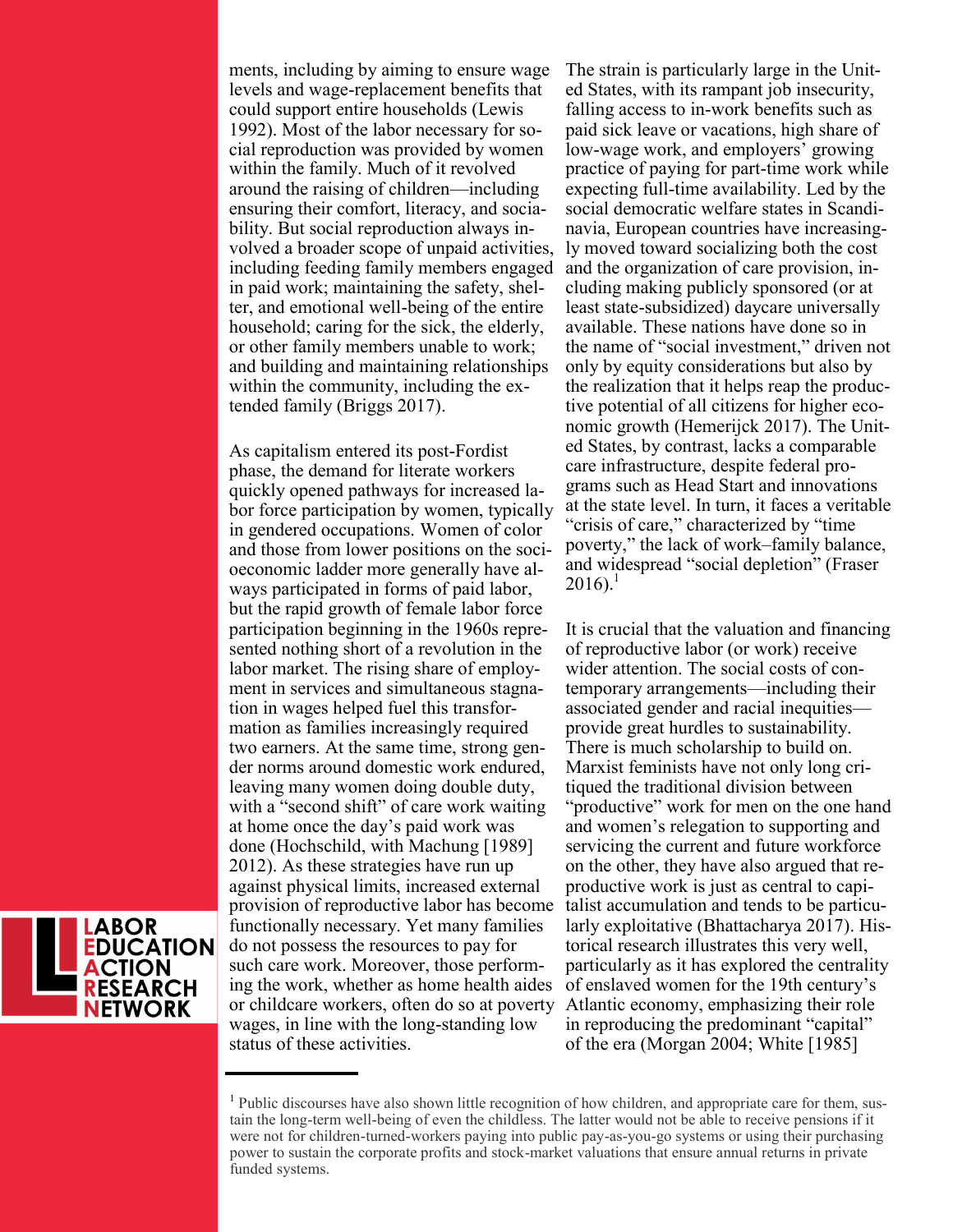1999). Finally, research on contemporary migration has elaborated continuing global patterns of domination, with mothers from poorer countries leaving behind their own offspring to fill the childcare needs of richer nations (Parreñas 2015).

Last, but not least, it is important to conceptualize reproductive work broadly to include personal social services such as education and healthcare, which now fulfill functions once provided in the household. Just as is the case with care work, they and public services in general—are crucial for sustaining the effective renewal of soci-However, real commitments to renewable eties' workforces through time.

#### *Consequences of Environmental Exploitation*

Environmental sustainability has often been an afterthought in social science scholarship, leaving research on climate change solidly rooted in the natural sciences, with little attention to its social implications (Bjurström and Polk 2011; Frankel 2018). This is both perplexing and injurious, considering that human economic activity has been identified as the leading contributor to the GHG emissions that have contributed to the global warming process (Intergovernmental Panel on Climate Change 2013). Tellingly, the current era has been termed the "Anthropocene," acknowledging the extent to which human activity has become interconnected with natural forces so that the fate of one is interconnected with the fate of the other (Zalasiewicz, Williams, Steffen, and Crutzen 2010).

LABOR **EDUCATION** ACTION RESEARCH **NETWORK** 

In 2017, the US government's Global Change Research Program issued its Fourth National Assessment, reaffirming the established scientific consensus that (1) global surface air temperature has increased by  $1.0^{\circ}$ C (1.8°F) since 1900, (2) sea levels have risen 8 inches in the same period, (3) our weather is already being impacted by the warming climate, and (4) the warming is caused primarily by human activity, particularly the combustion of fossil fuels such as oil and coal (US Global Change Research Program 2017). Among

the key contributors to warming, electric power generation is the single largest, accounting for 25% of total GHG emissions annually. To keep global temperature increases below the 2.0°C limit prescribed by climate scientists and enshrined in the Paris Climate Accord, energy-related GHG emissions would have needed to peak before 2020 and need to fall by more than 70% by 2050. In other words, to prevent catastrophic climate change, a rapid and massive switch to renewable energy sources is required.

energy have proven politically difficult in the face of the entrenched power of the fossil fuel industry and the strong free-market ideology that influences economic policy making throughout the world. The most common efforts to reduce GHG emissions that are currently under way include various forms of carbon pricing (usually either taxation or, even more frequently, emissions trading schemes). Unfortunately, these efforts have not been aggressive enough and have generally proven inadequate. Private investment in renewable energy sources has also been insufficient in terms of meeting climate targets. According to the International Energy Agency, if all government commitments to clean energy were met by 2035, renewable energy would still stand at just 16% of all energy consumed globally (International Energy Agency 2017).

Current market-based solutions also reinforce or often exacerbate existing social and economic inequalities. Despite more energy being generated every year, 1.2 billion people still do not have regular access to electricity. Small island nations, which have contributed less than 1% of total GHG emissions, are confronting the very real prospects of annihilation due to rising sea levels. Polluting fossil fuel plants in wealthy countries are disproportionately located near lower-income communities and communities of color, while new green technologies, such as rooftop solar, are more likely to emerge in affluent areas. In sum, the current energy system and menu of solutions to climate change have created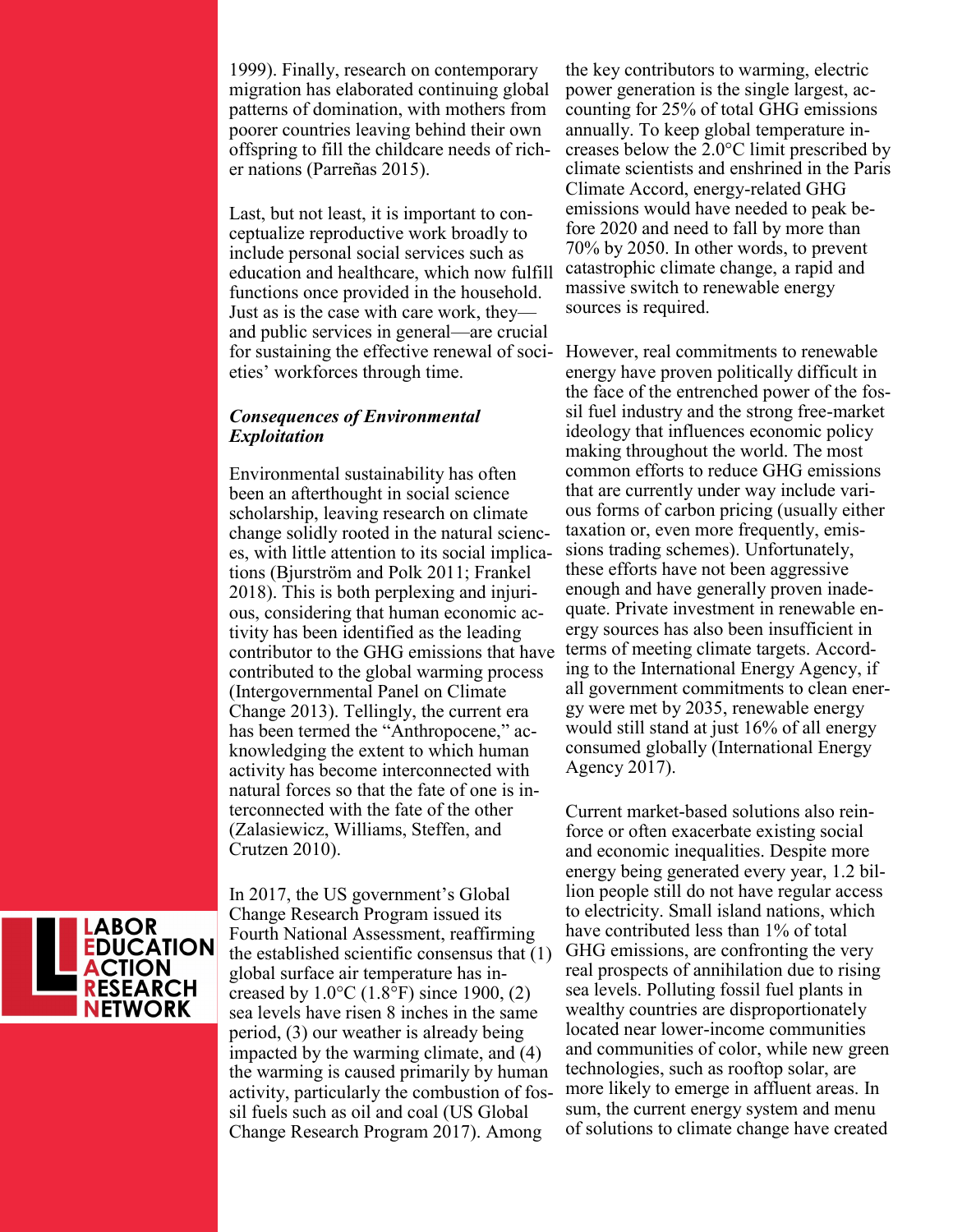an unequal distribution of environmental benefits and risks and are proving incapable of adequately reducing GHG emissions to the levels required to prevent serious harms from climate change.

In response, climate activists such as the Sunrise Movement have come to call for a Green New Deal (GND) to address the interconnected crises of climate and inequality (Aronoff, Battistoni, Cohen, and Riofrancos 2019). Unlike current marketbased solutions, the GND explicitly confronts existing social inequalities and the job impacts of rapid decarbonization by calling for a "just transition" for workers and communities through massive government investment in physical and social infrastructures that offer low-carbon jobs, such as in healthcare, eldercare, and childcare and in education. Many fossil fuel workers and energy unions that comprise the AFL-CIO's Energy Committee have come out in opposition to such efforts for fear of job loss among their membership; however, other unions noting the impacts of climate change and environmental injustice at workplaces and across communities have come out in support of the GND, including the Service Employees International Union (SEIU) and the American Federation of Teachers. Many labor–climate activists echo Naomi Klein's call for the revaluation of low-carbon reproductive work, which has frequently been undervalued but will play such an important role in building and maintaining a more sustainable economy. Some labor groups such as the Minneapolis Janitors, SEIU Local 26, have worked with community partners to develop climate justice demands and then engaged in Bargaining for the Common Good text, workers enjoy many rights as democampaigns (Vachon, Hudson, LeBlanc, and Soni 2019). Groups like the Extinction Rebellion and Fridays for Future and youth activists such as Greta Thunberg have brought a laserlike focus on the ways in which climate change interacts with issues of social, economic, and environmental injustice.



#### **Accepting the Primacy of Politics**

A second, no less crucial, element for a

productive reorientation in the debate on the future of work is accepting the inevitable role—even "primacy" (Berman 2006) —of politics in societies' adjustment to changing external environments and internal pressures. One can pretend that markets decide how resources are used, but this ignores that all markets are political creations. Only rudimentary exchange is possible without political intervention, which at its most basic—includes the provision of currency and the definition and protection of property through enforcing the rule of law but which—in practice—always extends to a much wider range of regulatory policies (e.g., Balleisen and Moss 2010). Historically, the "market revolution" that spelled the practical end of feudalism and propelled the rise of capitalism was the result of policy decisions, such as launching the enclosures that turned English common land into private property. Far from being spontaneous, it was a revolution that was "made" (Polanyi [1944] 2001).

Moreover, particularly when it comes to labor, there are strong social limits to using markets for the allocation of resources. We can treat labor as a commodity, but in the end, it remains the labor effort of human beings, who have physical and emotional needs and are subject to social obligations. These sellers of labor will never behave entirely as economics textbooks assume. Frequently, they provide more labor when wages fall (to make ends meet) and decide to work less when wages rise (to enjoy more leisure), meaning that individual labor supply curves bend backward rather than slope steadily upward as economic theory predicts. Moreover, in today's concratic citizens. In turn, treating labor as a commodity is always "fictitious" (Polanyi [1944] 2001) and naturally comes with side effects that can threaten social and political stability. During the 1930s, those countries that recognized the social limits of markets and shored up social protection systems were best able to protect their democracies. Others, notably Italy and Germany, succumbed to fascism, an antidemocratic ideology that promised an altogether different version of breaking with market rule.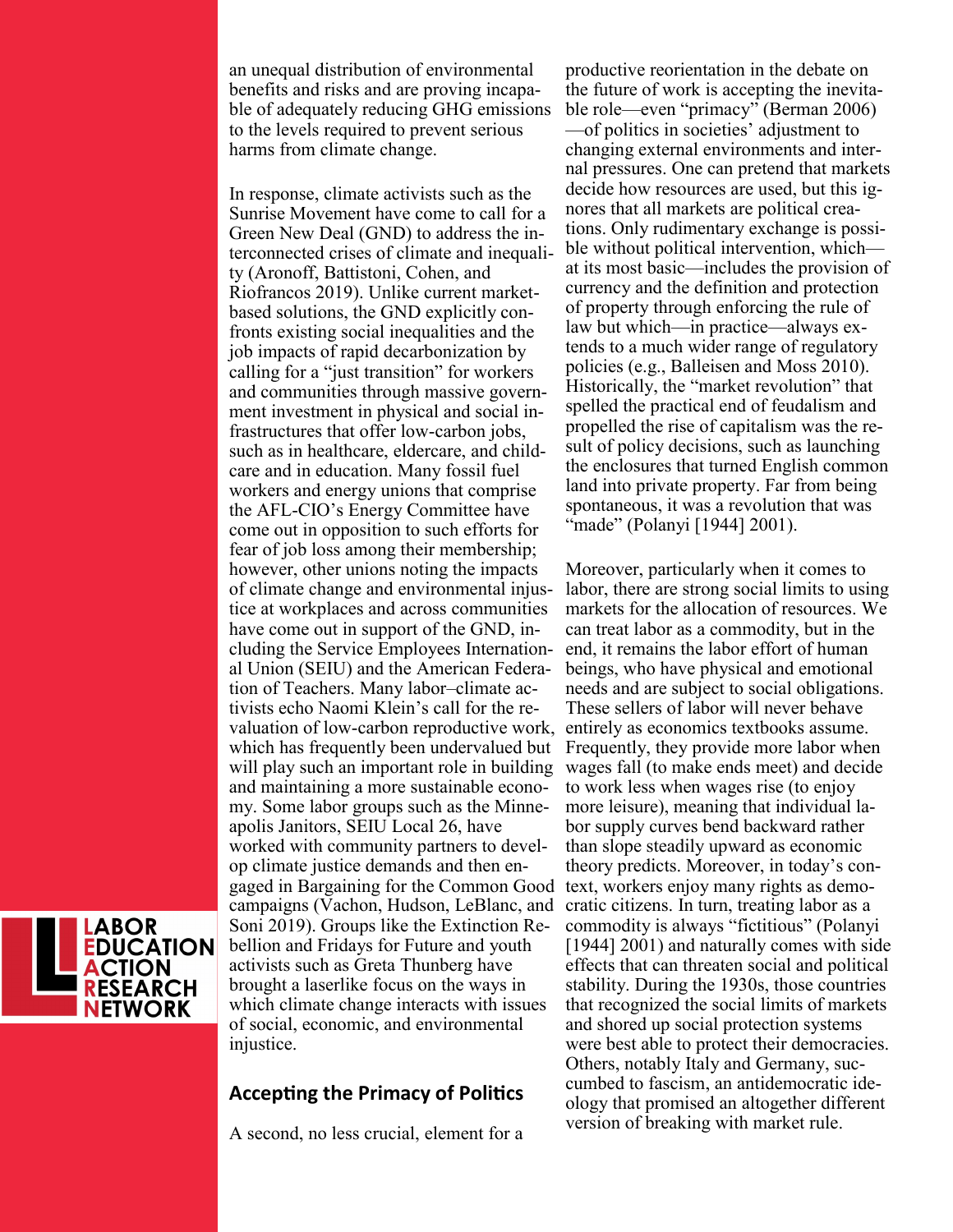Distributional questions are the essence of politics (Lasswell [1936] 1958). How the costs associated with the implementation of often institutionalizing strong biases technological change are distributed (i.e., whose jobs get eradicated or who gets laid off) is by definition political. In turn, it is important to recognize assumptions of market determinism in the debate on the future of work for what they—perhaps unwittingly—tend to be: expressions of "market fundamentalism," even "free-market utopianism," that fail to acknowledge the "reality of society" (Block and Somers 2014: 98, 218). This is not to deny that such assumptions about market dynamics are defensible in certain types of economic research. But using them as foundations in policy debates while failing to address long-standing market failures—including the inability of the price mechanism to put an end to labor shortages in the provision of care $\text{-}$ turns them into neoliberal policy prescriptions: conservative in character and seeking to elevate the role of markets in governing the social order so as to shrink and limit the room for collective political efforts.

Neoliberal approaches to governance gained traction—and ultimately hegemony—as a political answer to questions about the "governability" of advanced societies during the 1970s, which had brought increased unemployment and inflation (Hall 2013). Emphasizing the *theoretical*  (albeit not necessarily *practical*) efficiency benefits of a decentralized market system, neoliberalism is deeply skeptical of the political voice of citizens. Powered by academic theorizing in such fields as "public choice" or "law and economics," furthered by a well-organized conservative legal movement, and pushed by the legal, accounting, and lobbying firms serving wealthy clients, this approach has become enshrined at different levels of governance, usually with great advantage to the holders of capital (Pistor 2019; Teles 2010). Whether it is internationally through the World Trade Organization or domestically, neoliberalism has pushed the use of mar-



kets for social coordination while isolating their operation from political pressures, against underprivileged workers and marginalized communities.

In the United States, neoliberalism's influence is ubiquitous. Contemporary competition policy wields the axe against the attempts of "self-employed" gig workers to collectively represent their interests, but it has allowed increasing concentration among businesses, including the platform companies contracting gig workers, in the name of securing consumer benefits. In environmental policy, the rise of cost– benefit analyses and the trading of rights to pollute have replaced regulation of performance standards, yet the estimates of costs and benefits are often off, and the marketbased pollution control of American capand-trade schemes has frequently concentrated pollution within poorer communities (e.g., Berman, forthcoming). Moreover, in the workplace, the lack of worker protections has allowed employers to curtail and control workers' rights in ways that are inconsistent with democratic values (Anderson 2017). Crucially, even where neoliberalism's ascendancy has not led to new laws, its pernicious consequences have been felt in the ossification and drift of old ones, including labor laws. These have come to represent mighty barriers for the attempts of union and "alt-labor" activists to promote the goals of equity and voice and move toward practices of efficiency improvements that price in negative social and environmental externalities (Budd 2003; Galvin 2019).

To be sure, accepting the primacy of politics does not automatically generate desirable results. Fascism's version of overcoming market rule sacrificed individual rights, and its rationalizations of social exclusion provided the ideological grounds for Nazi death camps. Moreover, even "social democracy," the 20th century's most successful progressive political movement in sup-

 $2$  We thank Adam Seth Litwin for this point.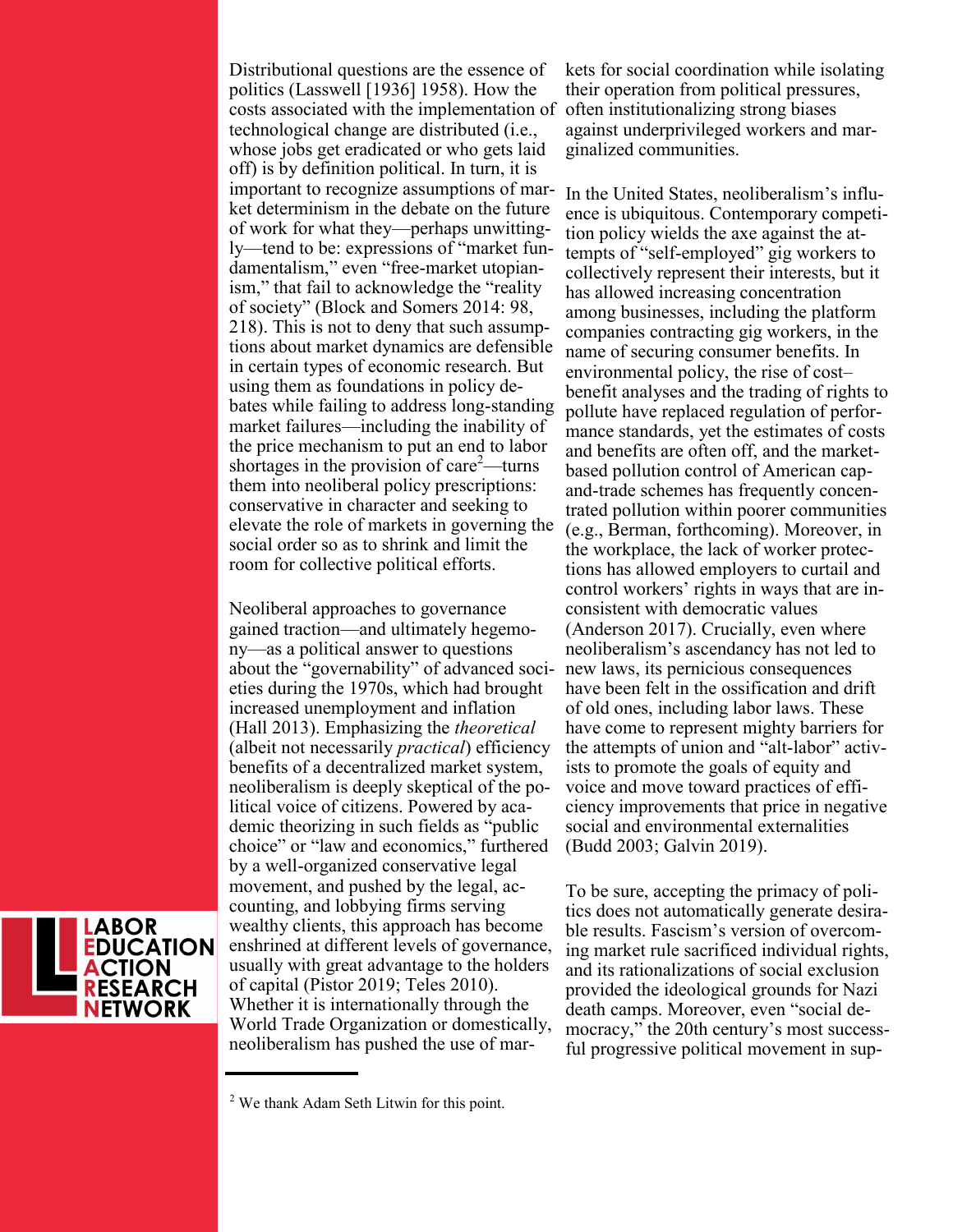port of limiting market rule, has had its own limitations. Welfare states naturally stratify, and all social programs include an element of social control (Piven and Cloward 1971). At any moment in history, among all the undeniable good that collective efforts at limiting market rule have had, there has been a tendency for them to express underlying patterns of domination, including racism.

Take the New Deal in the United States, which depended on the assent of Southern Democrats who opposed policies that could upset the racial order in their states. In 1935, this political reality translated into excluding agricultural and domestic workers, among whom were a majority of Southern Blacks, from the benefits of both the National Labor Relations Act and the Social Security Act. Most social programs passed during the 1930s and 1940s disproportionately benefited White Americans. For instance, under the G.I. Bill of 1944, Whites received support for college attendance and home ownership at much greater numbers (Katznelson 2005). While New Deal programs provided unprecedented assistance to many African Americans, they did so in the context of highly unequal treatment that often increased disparities while relieving deprivation.

Whether one wants to simply understand or even improve society, there is no alternative to working from its political realities. Failing to acknowledge them only feeds capital's patterns of subjugation, whether with respect to class or race (Johnson 2018). For the debate on the future of work, this political perspective offers a more realistic take on the labor market as a social institution (Solow 1990) and concedes that inequalities in the market are often not justified by individual workers' abilities or efforts (Offe 2010). Finally, normatively, it boosts the case for extending democracy into the firm, with a focus on limiting the authoritarian power of employers over workers' lives and promoting genuine "economic democracy" (Dahl 1985: 111).

LABOR **EDUCATION** ACTION RESEARCH **NETWORK** 

Once this foundation is laid, there are

many important discussions to be had about how to manage the inevitable tensions in labor markets and how to remedy existing inequities, particularly as they relate to cumulative disadvantage. On the one hand, an intersectionality lens emphasizes how class, gender, and racial inequities tend to concentrate and amplify each other, thus raising the need for policies targeted at those in greatest need. On the other hand, universal policies have frequently had greater long-term effects because of their broader political buy-in (Korpi and Palme 1998).

#### **Emphasizing the Dignity of Work and Workers**

A final necessary shift in the debate on the future of work, and a logical corollary of the discussion above, is the need to emphasize the dignity of work and workers. References to the imperative of respecting human dignity in the world of work have a long lineage. Laying an important baseline, lesson-learning from years of destruction during World War II produced international declarations that stressed the basic respect that all people are due by virtue of their common humanity, from the 1944 "Philadelphia Declaration," which spelled out the aims and purposes of the International Labour Organisation, to the United Nations' 1948 "Universal Declaration of Human Rights."

Two decades later, at the tail end of the United States' mid-century civil rights movement, striking sanitation workers in Memphis called for such respect. Keen to minimize the cost of public service provision, many American municipalities had relied on cheap, pliant, and heavily African American labor toiling in atrocious working conditions. When he spoke to striking workers, Martin Luther King Jr. emphasized the protection that the reproductive character of their labor deserved in particular, emphasizing that "whenever you are engaged in work that serves humanity and is for the building of humanity, it has dignity, and it has worth" (Jones 2020: 2).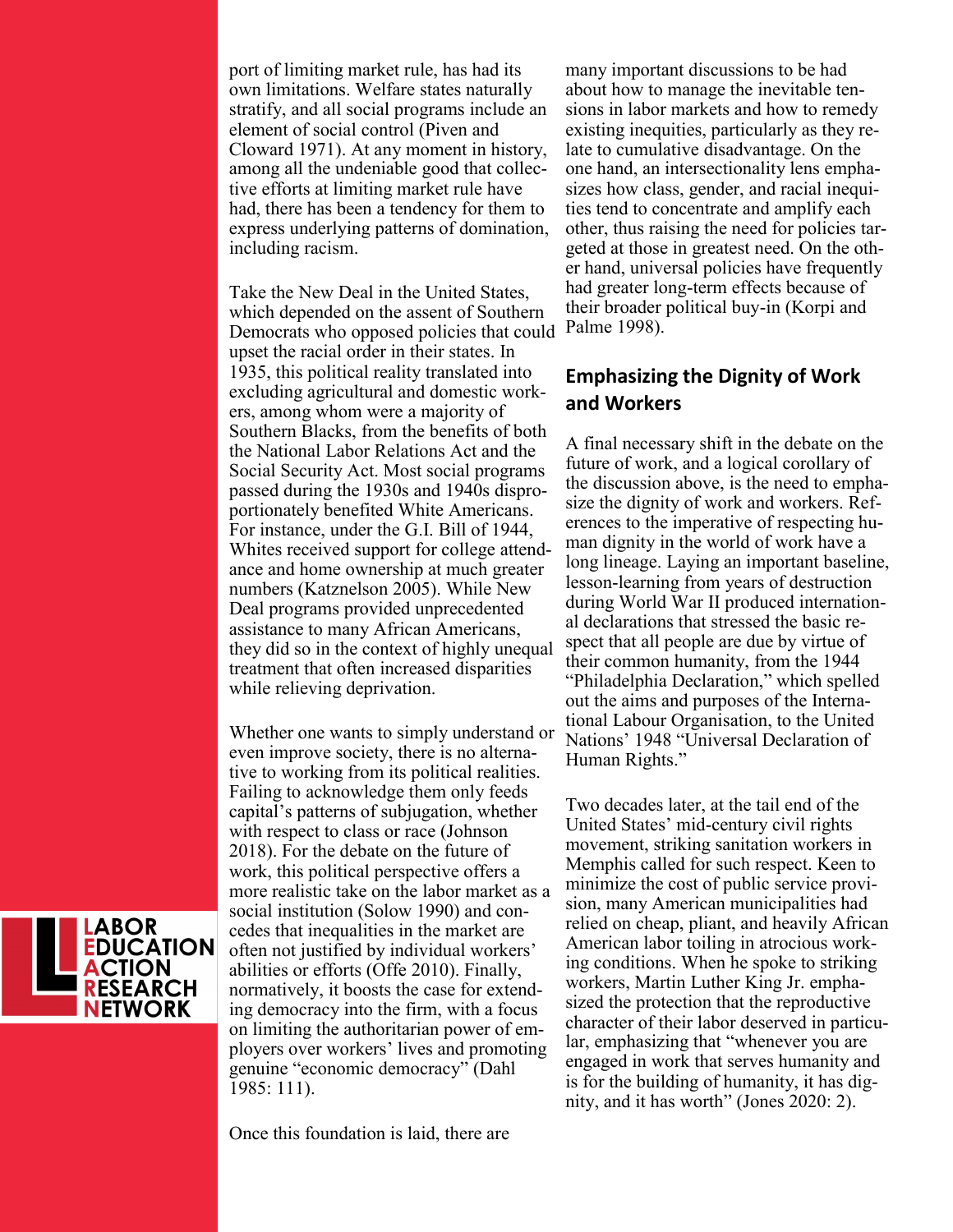More recently, social philosophers have come out strongly against the "tyranny of merit" (Sandel 2020), questioning the injustices involved in the construction of merit and calling on societies to emancipate themselves from the social Darwinism that contemporary market dominance entails. According to this line of reasoning, respecting human dignity at work would have far-reaching consequences. For instance, one prominent voice calls for acknowledging unemployment as an act of violence, given that it expels human beings from participation in crucial social relations against their own will; breaking with the recent acceleration of work because it undercuts creativity, productivity, and cultural heritage; and providing opportunities for workers to identify with the product of their labor because doing so meditates against alienation (Negt 2002). Increasingly, discussions on economic reforms also display concerns about workers' dignity, whether in international development or domestically (Anner, Pons-Vignon, and Rani 2019; Sperling 2019).

It is in the threefold spirit of sustainability, democratic politics, and human dignity that this volume argues for revaluing work and workers. The case for raising the wages of many working people is so strong that it does not even require us to refer to the millions of "working poor" who are obviously without the economic means to lead a dignified life. Widening inequality powerfully illustrates the increased scope for domination and humiliation at the workplace, which a dignity-led reform agenda would seek to address. At the largest 350 American firms, CEO pay has crept up to 320 times that of typical workers, having grown 1,167% between 1978 and 2019 as compensation for the typical worker increased by only 13.7% (Mishel and Kandra 2020). Moreover, in line with an intersectionality lens, the evidence for the widespread accumulation of disadvantage is strong. Wages of Black women working full time in the United States display a "double gap" of both gender and race, reaching a mere 61% of wages received by White men working full time in 2017. This amounts to an estimated \$50 billion of wages per year that

African American women have involuntarily forfeited, benefiting the bottom lines of private, for-profit corporations (Holder 2020).

Yet, of course, the agenda of revaluing work and workers is an even broader one, extending to other employer responsibilities, such as healthy and safe workplaces; sufficient opportunities for collective worker voice, including via collective bargaining or through works councils; and publicly provided social protections, including transfer or social insurance systems that cover workers during illness, unemployment, old age, and disability.

There hardly could have been a better demonstration of this agenda's worth than the effect the United States' weak labor protections had on producing an overly harsh impact of COVID-19 on the working population (Leibenluft 2020). Sick workers often could not afford *not* to work, which helped increase community spread of the virus. Moreover, frequently, "essential" workers could count on only woefully inadequate safety protections, if any at all. Unemployment shot up quickly, within a few months reaching twice the level in Europe, where publicly financed work-share and short-time work arrangements successfully kept workforces employed (MacGillis 2020; Müller and Schulten 2020). By the end of summer 2020, an estimated 12 million people in the United States had lost their employer-sponsored health insurance coverage as they were laid off—right when many of them needed it most (Bivens and Zipperer 2020). Furthermore, while some large corporations introduced temporary hazard pay or more-generous sick leave provisions, they rescinded these measures quickly as the initial wave of the virus slowed. Finally, in line with long-standing patterns, the impact of the pandemic was highly unequal. Low-income workers; communities of Black, Indigenous, and People of Color; and women disproportionately bore the brunt of pandemic-induced unemployment (Groeger 2020), and immigrant workers, particularly undocumented ones, often had the hardest time.

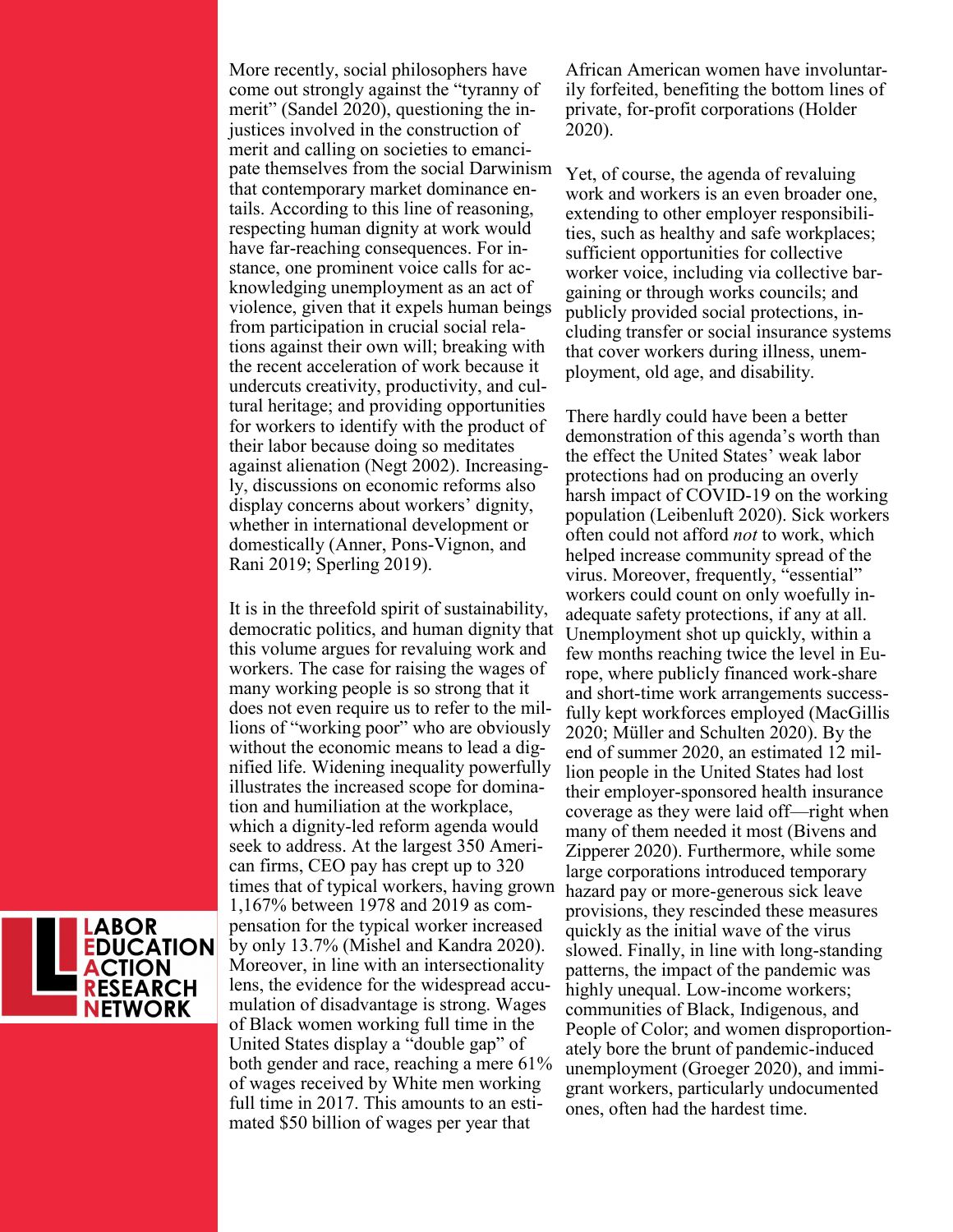It is now time to take COVID-19 not merely as a lens for what has gone wrong—but to the deficiencies of contemporary valuations of work has markedly increased, moving from expert circles to mainstream newspapers (Ferreras et al. 2020; Kobayashi 2020). Of course, the demonstrations against police brutality and for racial justice have also elevated the themes elaborated here, forcing onto mainstream discussions a broader reckoning with systemic racism and its far-reaching influences on people's lives—both at work and beyond. From physical insecurity and criminal justice (Pettit 2012; Walker 2020) to housing (Desmond 2016; Rothstein 2017) and the distribution of wealth (Baradaran 2017), awareness of the astounding and cumulative racial disparities in the United States has significantly spread. At least in some quarters, there now appears to be growing recognition of the multiple interconnections between the different forms and realms of oppression that sustain racial hierarchy.

#### **ROADMAP TO THE VOLUME**

Having established the need for a very different debate about the future of work, the book elaborates a labor studies perspective on the topic. In Chapter 2, Tobias Schulze-Cleven reviews the advantages of labor studies for understanding and shaping the future of work. He emphasizes how the field provides much-needed new intellectual direction to challenge the hold that the "market fundamentalism" of neoclassical economics has had on discussions about the future of work to date. With its focus on the struggles of working people, interdisciplinary inquiry, and upholding workers' rights, labor studies brings a greater appreciation of the power of collective action and the role of politics to the debate. The latter part of the chapter lays out the book's main arguments about revaluing work, workers' collective agency, and innovations in reproductive work, which act as a foundation for any further claims put forth in the volume.



#### **Articulating the Labor Studies Perspective**

In Chapter 3, Michael Merrill and Dorothy Sue Cobble set the stage for Part I of the volume with a historical perspective on technological disruption that compares the scale and effects of the current labor market disruption in the United States to three previous transformations: colonization, commercialization, and industrialization. The authors contend that the massively disruptive changes accompanying today's "smart machines" are not unprecedented in either scale or scope and that managing the effects of such changes requires that we pay as much attention to sociological as to technological possibilities. Building a more just and sustainable future of work, the authors conclude, requires fixing the social structure and power arrangements in which it occurs.

Chapter 4, by Tod Rutherford, extends the critique of technological determinism by deploying a geographer's perspective to examine the differentiated negotiation over the adoption of Industry 4.0 technology across three countries—Germany, Italy, and the United States. Rutherford contends

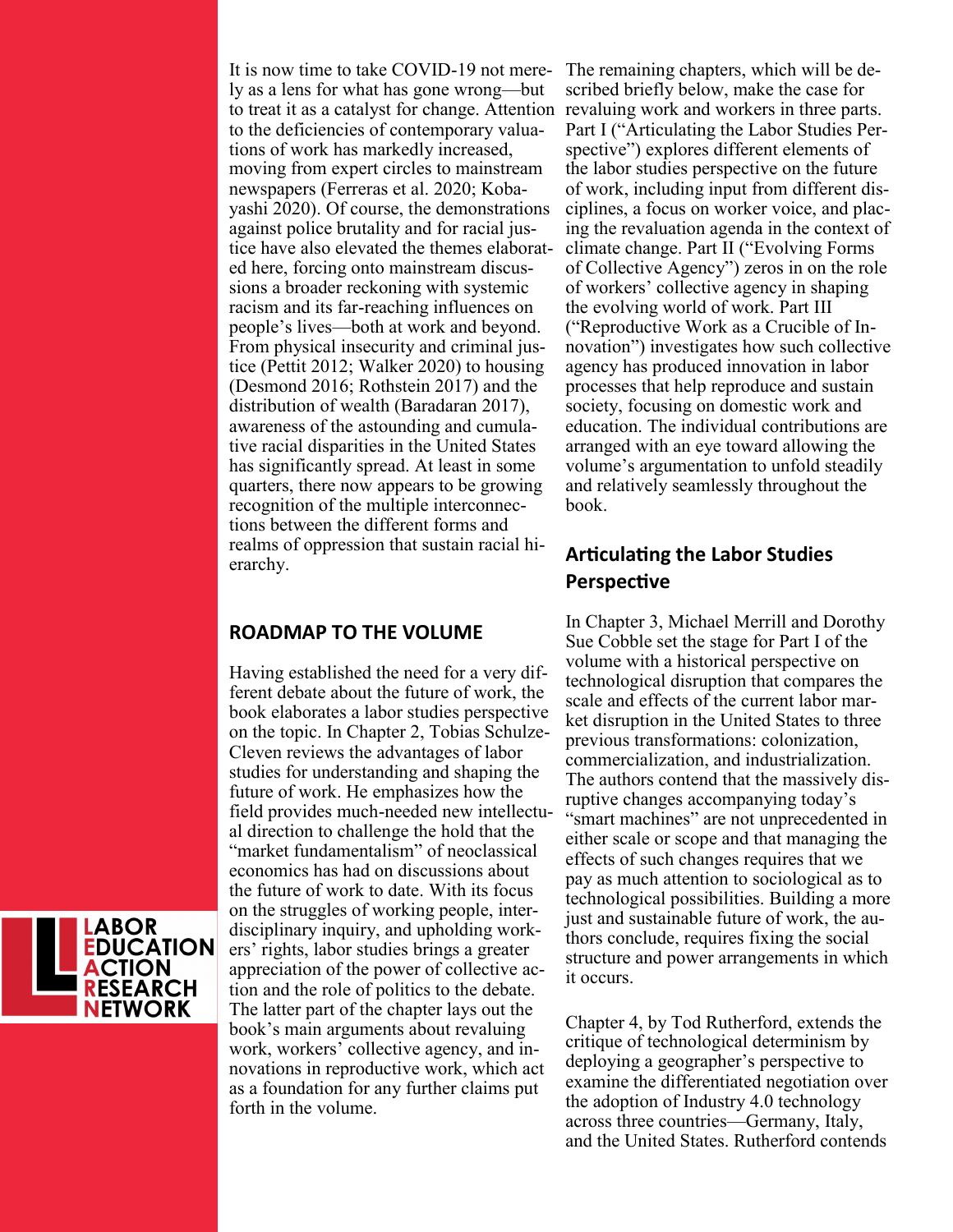that many perspectives on the future of work ignore how Industry 4.0 will develop in a geographically uneven or variegated fashion and that there is, and will continue to be, experimentation by unions and firms around the processes of adopting new technology. Upon documenting both successes and challenges in the exercise of worker voice, the author acknowledges that the ability to "scale up" and sustain such experimentation within the context of neoliberalism remains an open question.

In Chapter 5, J. Mijin Cha and Todd E. Vachon focus on societal-level adjustments against the backdrop of climate change. The necessary transition away from a growth-oriented "extractive" economy toward a sustainable and "regenerative" one will completely reshape existing labor markets, undermine the gains made over generations by workers in historically unionized sectors, and further shift employment into sectors where unions have been unable to gain a foothold. The authors explore three cases of recent socioecological transitions and consider the ingredients of and prospects for a "just transition" for workers and communities. They conclude that the inclusion of worker and community voice in shaping and implementing transitions is paramount to ensuring the potential for just outcomes.

#### **Evolving Forms of Collective Agency**

The collective action of workers has often been crucial in shaping outcomes, not least because it pushed both employers and the state into action. In Chapter 6, Naomi R Williams and Sheri Davis-Faulkner open Part II of the volume by using a critical race theory and intersectionality lens to examine key moments within US history when workers managed to shape the political landscape and expand democracy and economic citizenship. Critically reassessing the tendency of the dominant historical narrative to treat the struggle for civil rights and worker activism as separate processes of contention, the authors emphasize the vital role of Black workers in building interracial coalitions. When such mobilization was matched with activist/

interventionist federal policy, workers' agency increased, income inequality declined, and real wages rose. These experiences, the authors contend, provide valuable lessons on building, maintaining, and adapting class solidarity through a broad social justice view today.

Chapter 7, by Joel S. Yudken and David Jacobs, continues the push back against technological determinism by exploring various mechanisms through which worker voice can be expanded in the development and deployment of technologies in order to support the retention and creation of skilled, high-paying jobs while promoting a broadly shared economic prosperity. After first tracing the evolution of labor's response to technological change historically, Yudken and Jacobs elaborate a contemporary model of craftwork to guide labor's strategy on technology. In conclusion, the authors propose a robust program to restore worker voice that honors workers' skills and empowers them across nodes of decision making.

In Chapter 8, Joseph A. McCartin, Erica Smiley, and Marilyn Sneiderman engage with two major focal areas of innovation in organizing collective worker voice: sectoral bargaining and Bargaining for the Common Good (BCG). Proponents of sectoral bargaining advocate for laws that empower workers to bargain for a whole sector rather than with individual employers. BCG efforts have sought to transform bargaining in terms of its participants, processes, and purposes by bringing union members and community allies together to develop joint demands that are presented not only to the direct employer but also to the web of corporate and financial relationships that influence or control the employer. The authors consider the range of new possibilities that might emerge from an effort to combine the broadening impulse of sectoral bargaining with the deepening impulse of BCG.

In Chapter 9, Victor G. Devinatz and Robert Bruno explore the role that US labor education and worker education can play in examining and shaping the future of work.

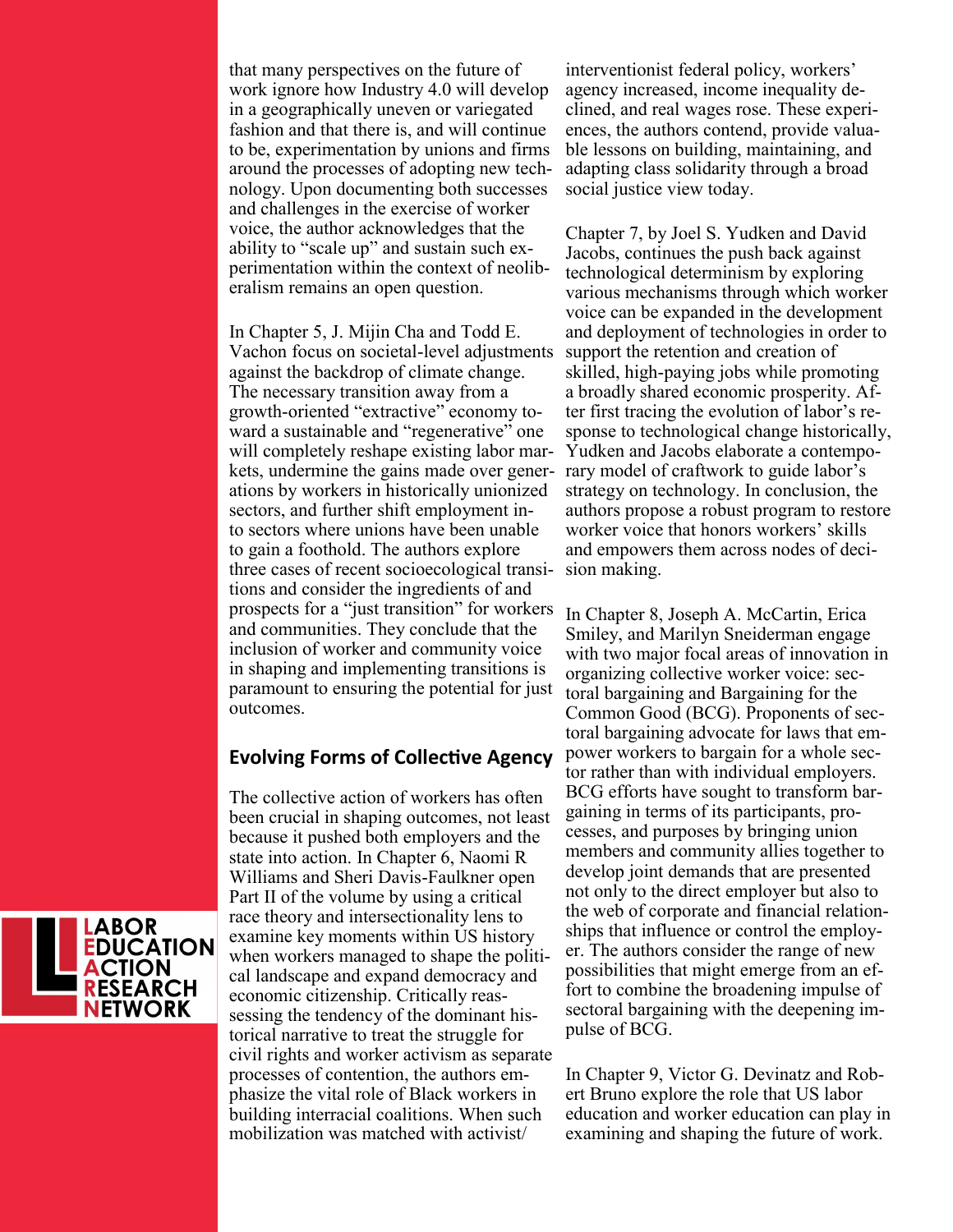A historical analysis of US labor education programs reveals an initial focus on both "tools" classes as well as classes oriented toward "social transformation." Following World War II, the normalization of labor relations led to a predominant focus on tools classes in the university-based labor education programs taking hold during the period. The authors contend that the erosion of a stable and widespread system of labor relations in recent decades necessitates returning labor education to focus on topics of social transformation, including a greater emphasis on issues of race, class, gender, immigration, and young workers, in order to help workers develop a vision and plan for shaping a more just future of work.

#### **Reproductive Work as a Crucible of Innovation**

Part III focuses on reproductive work as a crucible of innovation. We chose to focus on this realm in part because of its strategic importance for sustainability. No longer can we pretend that this work is less "useful" for our society; moreover, it is central for reflecting about work's value for the public good rather than merely satisfying the immediate demand of markets. Finally, as a personal service, it is not subject to international competition, a constraint often invoked to shut down reform attempts in other contexts. As we shall see, this area of work has served as a trial ground for promising new forms of collective action that have led to substantial changes in the governance of labor.



Chapter 10, by Elaine Zundl and Yana van der Meulen Rodgers, explores how domestic worker organizations are innovating, including through organizing Domestic Worker Bill of Rights campaigns as well as creating new digital platforms with portable benefits, strengthening efforts to prevent wage theft, and reconceptualizing collective bargaining strategies to address the poor working conditions experienced by domestic workers. Such innovations in pursuit of benefits and protections for domestic workers, the authors argue, could also benefit other low-wage workers struggling

with precarious and nontraditional work arrangements.

In Chapter 11, William A. Herbert and Joseph van der Naald explore how precarity has not only affected domestic workers and care workers but increasingly those working in higher education as well, including graduate student employees. While legal rights to unionize have come and gone for private sector graduate workers, and universities have largely opposed unionization, graduate student employees have nonetheless voted overwhelmingly in favor of representation between 2012 and 2019. The authors find that militant and sustained organizing led to a variety of positive changes, with even unsuccessful efforts inspiring sustained cultures of resistance. These experiences, the authors contend, can provide lessons for workers in other industries facing similar obstacles.

Chapter 12, by Saul Rubinstein and John McCarthy, explores how neoliberal governance in secondary education has failed and how collaboration with teachers can improve school outcomes. The authors argue that collaborative school reform is a proven alternative to neoliberal governance and report on promising approaches to scaling the model. The focus is firmly on collective experimentation, including how experimentation might change the valuation of labor in the sector.

Chapter 13, by Alysa Hannon, Heather McKay and Michelle Van Noy, critically assesses the role of education and training in the changing labor market. The infrastructure for skills development in the United States is complicated and involves a myriad of systems, institutions, government agencies, and policies that are all heavy influenced by employers operating within a liberal market economy. After reviewing the conceptual parameters of skilling in the United States, the authors highlight key strategies that can promote worker interests within the country's existing systems and empower workers to better buffer against the challenges of the liberal economy's labor market.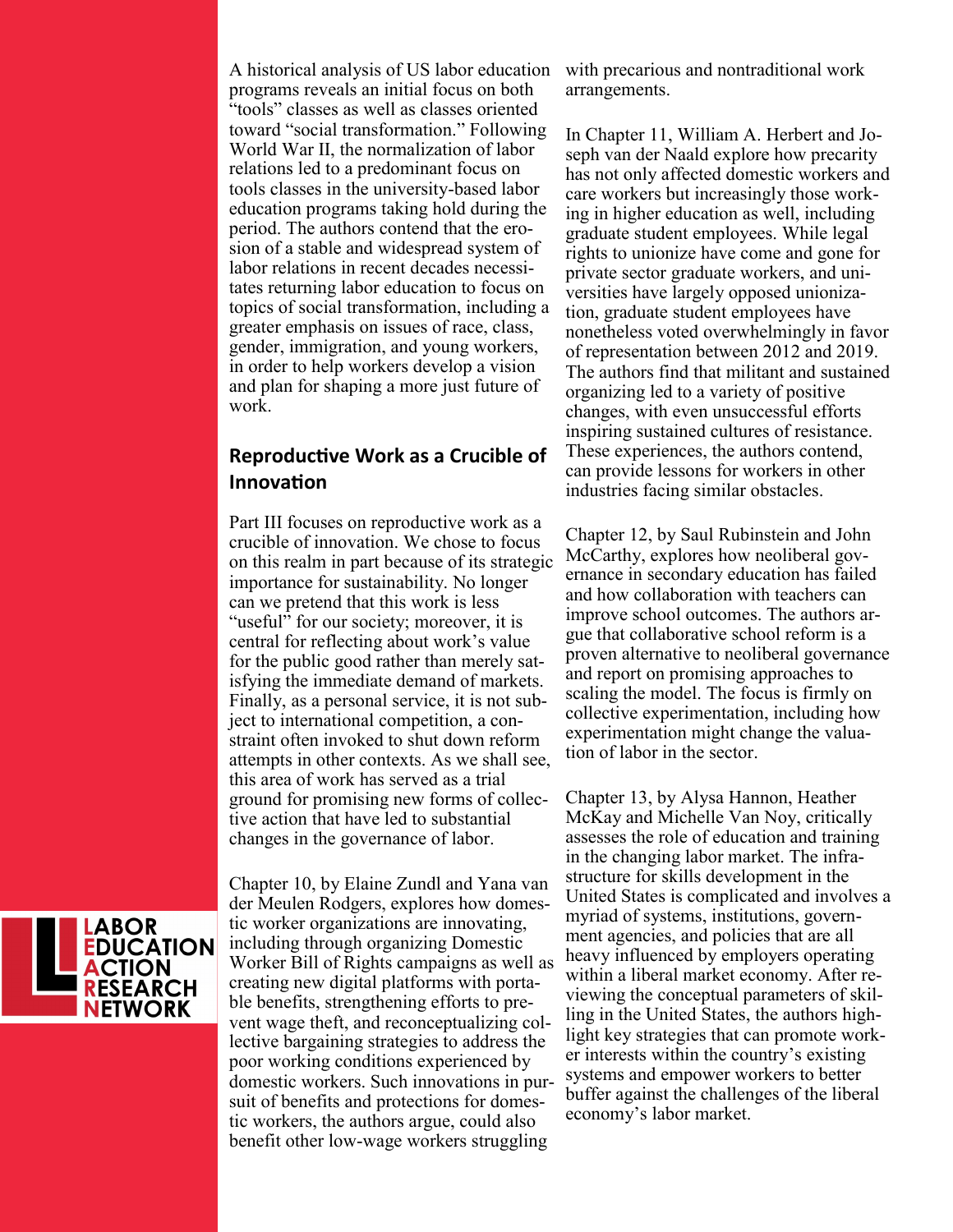In the final chapter, Tobias Schulze-Cleven looks toward the future. Rather than further summarizing the volume, he takes stock of the book as a product of the contemporary American academy and reflects on how labor studies can help enlist public research universities in support of building a human -centered future of work. As the chapter emphasizes, American universities have long been intricate bundles of contradictions, but recent trends have left them at a crossroads: Will they be able to reform and connect with a progressive reading of the original land-grant vision to support a future in the interest of workers? Or will their practices further drift away from a publicserving mission as they succumb to neoliberal expectations? Schulze-Cleven contends that the three constitutive features of labor studies illuminate crucial steps for realizing the much-needed innovations in higher education that can support the revaluation agenda developed in this volume.

We hope that this volume can serve as inspiration for broadening the debate on the future of work and re-centering it around people's needs. As the contributions to the book elaborate, labor studies provides fruitful guidance on *how* to do so. With its interdisciplinary and normatively anchored focus on the struggles of working people, the field can help publicly engaged scholarship deliver on its promises to support social change. We encourage readers to join the conversation.

--------

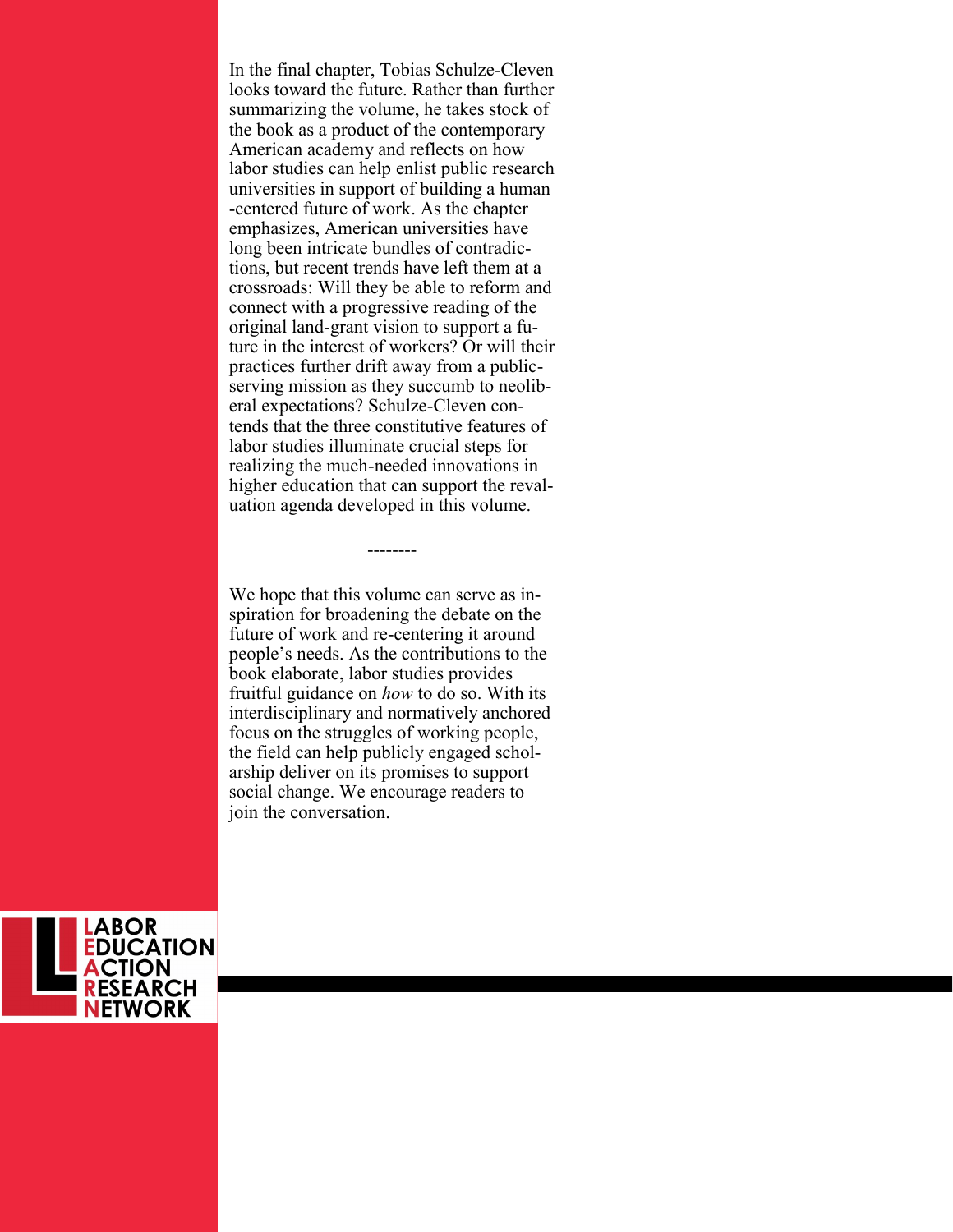#### **REFERENCES**

- Anderson, Elizabeth. 2017. *Private Government. Princeton, NJ: Princeton University Press.*
- Anner, Mark, Nicolas Pons-Vignon, and Uma Rani. 2019. "For a Future of Work with Dignity: A Critique of the World Bank Development Report, *The Changing Nature of Work." Global Labour Journal 10 (1): 2–19.*
- Ansell, Ben. 2014. "The Political Economy of Ownership: Housing Markets and the Welfare State." *American Political Science Review 108 (2): 383–402.*
- Aronoff, Kate, Alyssa Battistoni, Daniel Aldana Cohen, and Thea Riofrancos. 2019. *A Planet to Win: Why We Need a Green New Deal. New York, NY: Verso.*
- Baccaro, Lucio, and Jonas Pontusson. 2016. "Rethinking Comparative Political Economy: The Growth Model Perspective." *Politics & Society 44 (2): 175–207.*
- Baldwin, Richard 2016. *The Great Convergence: Information Technology and the New Globalization. Cambridge, MA: Harvard University Press.*
- Balleisen, Edward, and David A. Moss, eds. 2010. *Governments and Markets: Toward a New Theory of Regulation. New York, NY: Cambridge University Press.*
- Baradaran, Mehrsa. 2017. *The Color of Money: Black Banks and the Racial Wealth Gap. Cambridge, MA: Harvard University Press.*
- Bargain, Olivier, Mathias Dolls, Herwig Immervoll, Dirk Neumann, Andreas Peichl, Nico Pestel, and Sebastian Siegloch. 2015. "Tax Policy and Income Inequality in the United States, 1979–2007." *Economic Inquiry 53 (2): 1061–1085.*
- Berman, Elizabeth Popp. Forthcoming. *Thinking Like an Economist: How Economics Became the Language of U.S. Public Policy. Princeton, NJ: Princeton University Press.*
- Berman, Sheri. 2006. *The Primacy of Politics: Social Democracy and the Making of Europe's Twentieth Century. New York, NY: Cambridge University Press.*
- Bhattacharya, Tithi, ed. 2017. *Social Reproduction Theory: Remapping Class, Recentering Oppression. London, UK: Pluto Press.*
- Bivens, Josh, and Ben Zipperer. 2020. "Health Insurance and the COVID-19 Shock." Report. Washington, DC: Economic Policy Institute.
- Bjurström, Andreas, and Merritt Polk. 2011. "Physical and Economic Bias in Climate Change Research: A Scientometric Study of IPCC Third Assessment Report." *Climatic Change 108: 1–22.*
- Block, Fred, and Margaret R. Somers. 2014. *The Power of Market Fundamentalism. Cambridge, MA: Harvard University Press.*
- Boushey, Heather. 2019. *Unbound: How Inequality Constricts Our Economy and What We Can Do About It. Cambridge, MA: Harvard University Press.*
- Briggs, Laura. 2017. *How All Politics Became Reproductive Politics: From Welfare Reform to Foreclosure to Trump. Berkeley, CA: University of California Press.*
- Britton-Purday, Jedediah, David Singh Grewal, Amy Kapczynski, and K. Sabeel Rahman. 2020. "Building a Law-and-Political Economy Framework: Beyond the Twentieth-Century Synthesis." *The Yale Law Journal 29 (6): 1786–1835.*

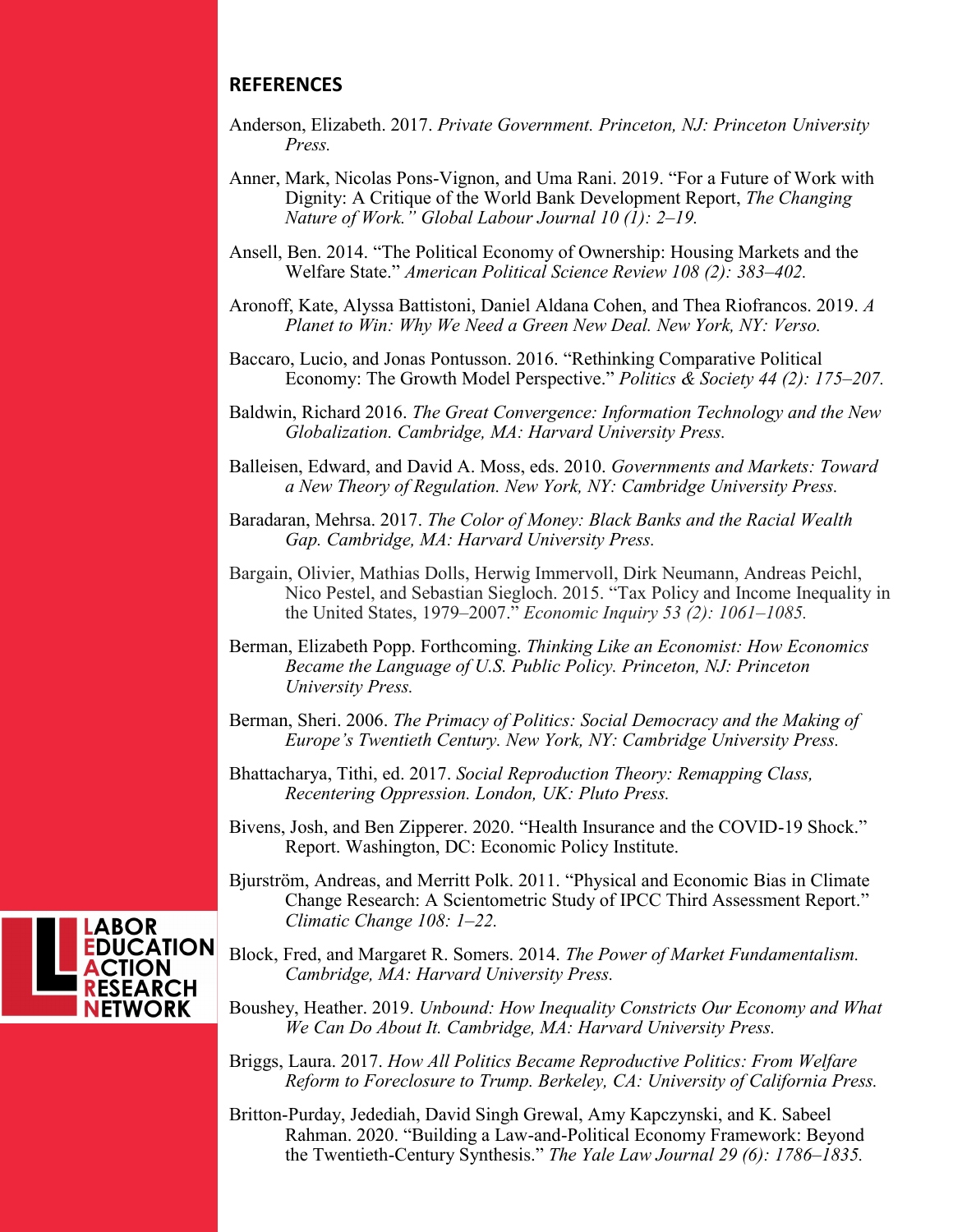- Brynjolfsson, Erik, and Andrew McAffee. 2014. *The Second Machine Age: Work, Progress, and Prosperity in a Time of Brilliant Technologies. New York, NY: Norton.*
- Budd, John W. 2003. *Employment with a Human Face: Balancing Efficiency, Equity and Voice. Ithaca, NY: Cornell University Press.*
- Case, Anne, and Angus Deaton. 2020. *Deaths of Despair and the Future of Capitalism. Princeton, NJ: Princeton University Press.*
- Chamberlain, James A. 2018. *Undoing Work, Rethinking Community. Ithaca, NY: Cornell University Press.*
- Chwieroth, Jeffrey M., and Andrew Walter. 2019. *The Wealth Effect: How the Great Expectations of the Middle Class Have Changed the Politics of Banking Crises. New York, NY: Cambridge University Press.*
- Cramer, Katherine J. 2016. *The Politics of Resentment: Rural Consciousness in Wisconsin and the Rise of Scott Walker. Chicago, IL: University of Chicago Press.*
- Dahl, Robert. 1985. *A Preface to Economic Democracy. Berkeley, CA: University of California Press.*
- Desmond, Matthew. 2016. *Evicted: Poverty and Profit in the American City. New York, NY: Crown.*
- Ferreras, Isabelle, Dominique Méda, and Julie Battilana et al. 2020 (May 15). "Work: Democratize, Decommodify, Remediate." Op-ed published in 43 newspapers in 36 countries. https://democratizingwork.org
- Frankel, Boris. 2018. *Fictions of Sustainability: The Politics of Growth and Post-Capitalist Futures. Melbourne, Australia: Greenmeadows.*
- Fraser, Nancy. 2016. "Contradictions of Capital and Care." *New Left Review 100 (July/Aug): 99–117.*
- Frey, Carl Benedikt. 2019. *The Technology Trap: Capital, Labor, and Power in the Age of Automation. Princeton, NJ: Princeton University Press.*
- Frey, Carl Benedikt, and Michael A. Osborne. 2013. "The Future of Employment: How Susceptible Are Jobs to Computerization?" Working Paper. Oxford, UK: Department of Engineering Science, University of Oxford.
- Galbraith, James K. 2012. *Inequality and Instability. New York, NY: Oxford University Press.*



- Galvin, Daniel J. 2019. "From Labor Law to Employment Law: The Changing Politics of Workers' Rights." *Studies in American Political Development 33 (1): 50–86.*
- Gidron, Noam, and Peter A. Hall. 2020. "Populism as a Problem of Social Integration." *Comparative Political Studies 53 (7): 1027–1059.*
- Goldin, Claudia, and Lawrence F. Katz. 2008. *The Race Between Education and Technology. Cambridge, MA: Harvard University Press.*
- Groeger, Lena V. 2020. "What Coronavirus Job Losses Reveal About Racism in America." *ProPublica. https://bit.ly/2ODJ9qj*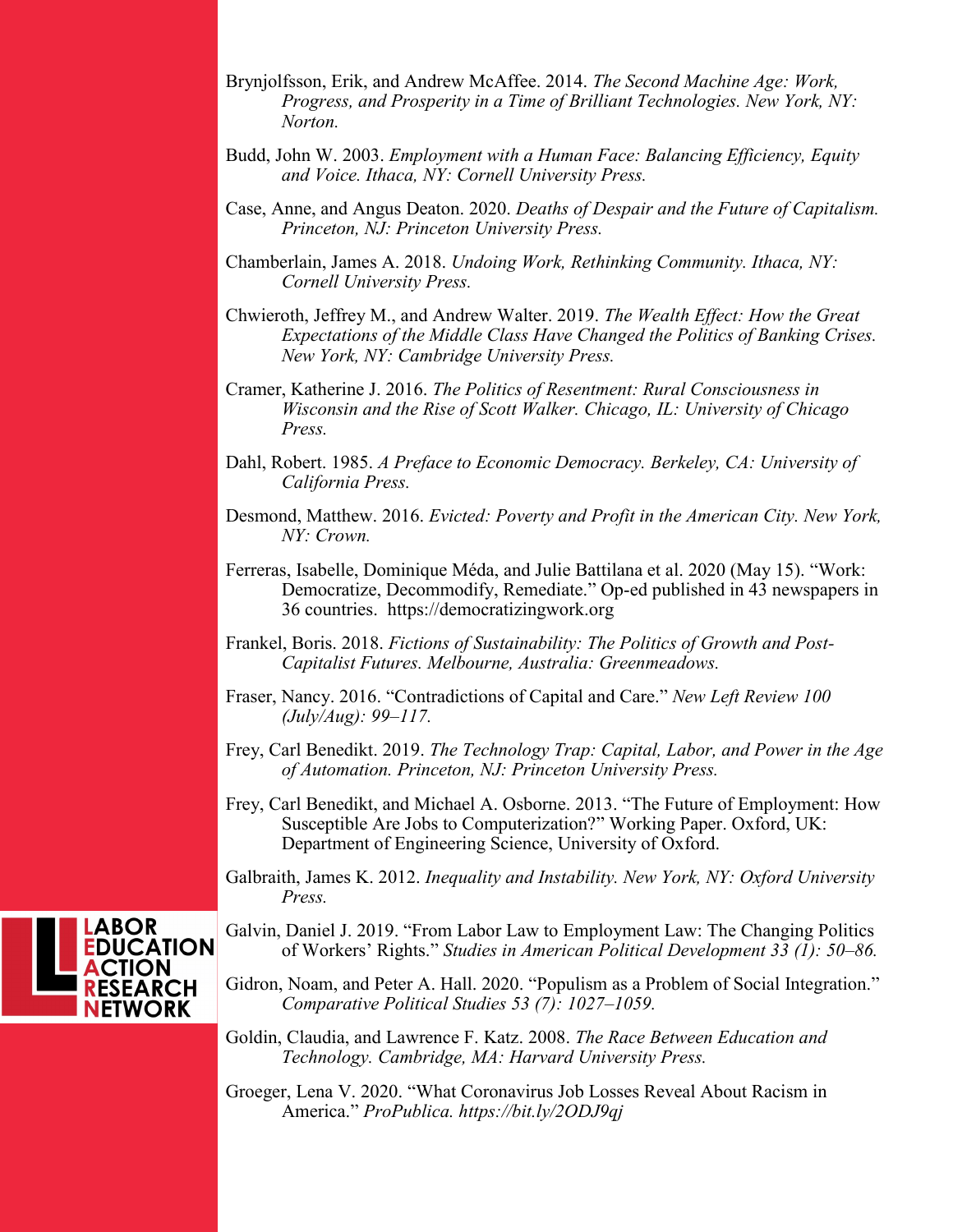- Gupta, Sarita, Stephen Lerner, and Joseph A. McCartin. 2018 (Aug. 31). "It's Not the 'Future of Work,' It's the Future of Workers That's in Doubt." *The American Prospect. https://bit.ly/3vF5JiL*
- Hacker, Jacob S. 2019. *The Great Risk Shift: The New Economic Insecurity and the Decline of the American Dream, 2nd ed. New York, NY: Oxford University Press.*
- Hacker, Jacob S., and Paul Pierson. 2010. *Winner-Take-All Politics: How Washington Made the Rich Richer and Turned Its Back on the Middle Class. New York, NY: Simon & Schuster.*
- Hacker, Jacob S., and Paul Pierson. 2020. *Let Them Eat Tweets: How the Right Rules in an Age of Extreme Inequality. New York, NY: Liveright.*
- Hall, Peter A. 2013. "The Political Origins of Our Economic Discontents." In *Politics in the New Hard Times, edited by Miles Kahler and David A. Lake, pp. 129–149. Ithaca, NY: Cornell University Press.*
- Hemerijck, Anton, ed. 2017. *The Uses of Social Investment. Oxford, UK: Oxford University Press.*
- Hochschild, Arlie, with Anne Machung. (1989) 2012. *The Second Shift: Working Families and the Revolution at Home, rev. ed.. London, UK: Penguin.*
- Holder, Michelle. 2020. "The 'Double Gap' and the Bottom Line: African American Women's Gap and Corporate Profits." Report. New York, NY: The Roosevelt Institute.
- Intergovernmental Panel on Climate Change. 2013. "Climate Change 2013: The Physical Science Basis." Fifth Assessment Report of the Intergovernmental Panel on Climate Change. Cambridge, UK: Cambridge University Press.
- International Energy Agency. 2017. *World Energy Investment 2017. Paris, France: OECD.*
- Johnson, Walter. 2018 (Feb. 20). "To Remake the World: Slavery, Racial Capitalism, and Justice." *Boston Review.*
- Jones, William P. 2020. "The Dignity of Labor." *Dissent 67 (3): 93–96.*
- Kalleberg, Arne L. 2018. *Precarious Lives: Job Insecurity and Well-Being in Rich Democracies. Cambridge, UK: Polity.*

Katznelson, Ira. 2005. *When Affirmative Action Was White. New York, NY: Norton.*

- Kobayashi, Michiko. 2020 (Jul. 20). "Service Workers Are Still Undervalued During Coronavirus." *The Philadelphia Inquirer.*
- EDUCATION Kochan, Thomas A., and Lee Dyer. 2017. *Shaping the Future of Work: A Handbook for Action and A New Social Contract. Cambridge, MA: MIT Press.*
	- Korpi, Walter, and Joakim Palme. 1998. "The Paradox of Redistribution and Strategies for Equality: Welfare State Institutions, Inequality, and Poverty in the Western Countries." *American Sociological Review 63 (5): 661–687.*

Kristof, Nicholas. 2020 (Sep. 9). "We're No. 28! And Dropping!" *New York Times.*

Lasswell, Harold. (1936) 1958. *Politics: Who Gets What, When, How. New York, NY: Meridian.*

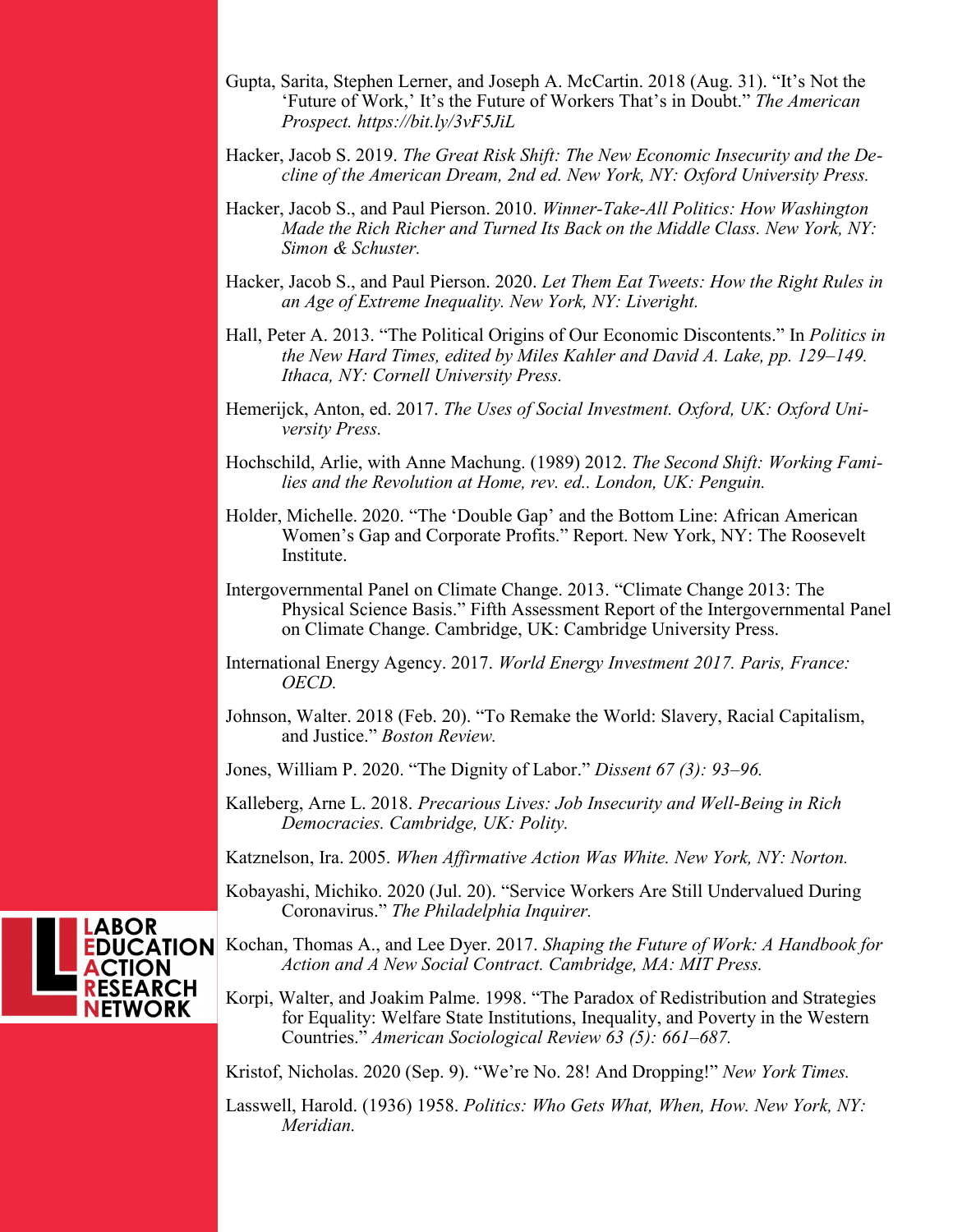- Latour, Bruno. 2018. *Down to Earth: Politics in the New Climate Regime. Cambridge, UK: Polity.*
- Lazonick, William. 2018 (Jun. 25). "The Curse of Stock Buybacks." *American Prospect.*
- Leibenluft, Jacob. 2020 (Aug. 19). "The Pandemic Hurts Countries That Don't Value Workers." *Foreign Affairs.*
- Levitzky, Steven, and Daniel Ziblatt. 2018. *How Democracies Die. New York, NY: Crown.*
- Lewis, Jane. 1992. "Gender and the Development of Welfare Regimes." *Journal of European Social Policy 2 (3): 159–173.*
- Lührmann, Anna, Seraphine F. Maerz, Sandra Grahn, Nazifa Alizada, Lisa Gastaldi, Sebastian Hellmeier, Garry Hindle, and Staffan I. Lindberg. 2020. "Autocratization Surges—Resistance Grows." *Democracy Report 2020. Gothenburg, Sweden: Varieties of Democracy Institute.*
- MacGillis, Alec. 2020 (Jun. 3). "How Germany Saved Its Workforce from Unemployment While Spending Less per Person Than the U.S." *ProPublica.*
- Mair, Peter. 2013. *Ruling the Void: The Hollowing of Western Democracy. London, UK: Verso.*
- Mazzucato, Mariana. 2015. *The Entrepreneurial State. New York, NY: PublicAffairs.*
- Mishel, Lawrence, and Jori Kandra. 2020 (Aug. 18). "CEO Compensation Surged 14% in 2019 to \$21.3 Million." Report. Washigton, DC: Economic Policy Institute.
- Morgan, Jennifer L. 2004. *Laboring Women: Reproduction and Gender in New World Slavery. Philadelphia, PA: University of Pennsylvania Press.*
- Müller, Torsten, and Thorsten Schulten. 2020. "Ensuring Fair Short-Time Work—A European Overview." Policy Brief 7/2020. Brussels, Belgium: European Trade Union Institute.
- Negt, Oskar. 2002. *Arbeit und Menschliche Würde. Göttingen, Germany: Steidl.*
- Offe, Claus. 2010. "Inequality and the Labor Market—Theories, Opinions, Models, and Practices of Unequal Distribution and How They Can be Justified." *Zeitschrift für Arbeitsmarktforschung (Journal for Labour Market Research) 43: 39–52.*
- Parreñas, Rhacel Salazar. 2015. *Servants of Globalization: Migration and Domestic Work, 2nd ed. Stanford, CA: Stanford University Press.*
- Peetz, David. 2019. *The Realities and Futures of Work. Canberra, Australia: Australian National University Press.*
- Pettit, Becky. 2012. *Invisible Men: Mass Incarceration and the Myth of Black Progress. New York, NY: Russell Sage Foundation.*
- Philippon, Thomas. 2019. *The Great Reversal: How America Gave Up on Free Markets. Cambridge, MA: Harvard University Press.*
- Pistor, Katharina. 2019. *The Code of Capital: How the Law Creates Wealth and Inequality. Princeton, NJ: Princeton University Press.*
- Piven, Frances Fox, and Richard Cloward. 1971. *Regulating the Poor. New York, NY: Pantheon.*

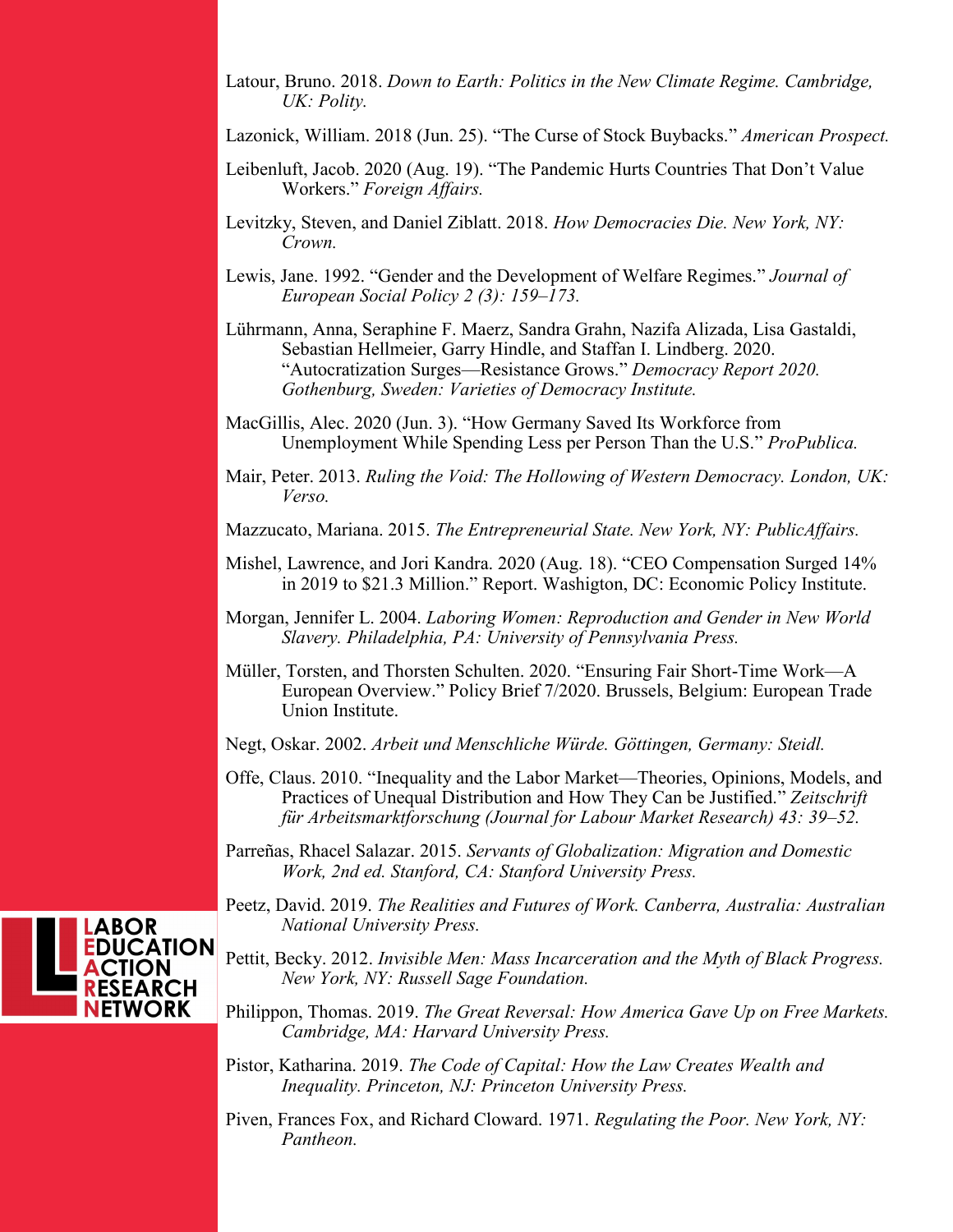Polanyi, Karl. (1944) 2001. *The Great Transformation. Boston, MA: Beacon Press.*

- Purdy, Jedediah. 2015. *After Nature: A Politics for the Anthropocene. Cambridge, MA: Harvard University Press.*
- Rothstein, Richard. 2017. *The Color of Law: A Forgotten History of How Our Government Segregated America. New York, NY: Liveright.*
- Rothstein, Sidney A., and Tobias Schulze-Cleven. 2020. "Germany After the Social Democratic Century: The Political Economy of Imbalance." *German Politics 29 (3): 297–318.*
- Schulze-Cleven, Tobias. 2018. "A Continent in Crisis: European Labor and the Fate of Social Democracy." *Labor Studies Journal 43 (1): 46–73.*
- Sandel, Michael J. 2020. *The Tyranny of Merit: What's Become of the Common Good? New York, NY: Farrar, Straus and Giroux.*
- Sennett, Richard. 1998. *The Corrosion of Character. New York, NY: Norton.*
- Solow*, Robert M. 1990. The Labor Market as a Social Institution. Oxford, UK: Basil Blackwell.*
- Sperling, Gene. 2019. "Economic Dignity." *Democracy: A Journal of Ideas 52 (Spring).*
- Stiglitz, Joseph E. 2013. *The Price of Inequality: How Today's Divided Society Endangers Our Future. New York, NY: Norton.*
- Streeck, Wolfgang. 2016. *How Will Capitalism End? Essays on a Failing System. London, UK: Verso .*
- Susskind, Richard, and Daniel Susskind. 2015. *The Future of the Professions: How Technology Will Transform the Work of Human Experts. Oxford, UK: Oxford University Press.*
- Teles, Steven M. 2010. *The Rise of the Conservative Legal Movement. Princeton, NJ: Princeton University Press.*
- Thelen, Kathleen. 2019. "The American Precariat: U.S. Capitalism in Comparative Perspective." *Perspectives on Politics 17 (1): 5–27.*
- US Global Change Research Program. 2017. *Climate Change Impacts in the United States. Fourth National Climate Assessment. https://nca2018.globalchange.gov/*
- Vachon, Todd E. 2021. "Skin in the Game: The Struggle Over Climate Protection With in the U.S. Labor Movement." In *Anti-Environmental Handbook, edited by David Tindall, Mark C.J. Stoddart, and Riley E. Dunlap. Cheltenham, UK: Edward Elgar.*
- Vachon, Todd E., Gerry Hudson, Judith LeBlanc, and Saket Soni. 2019 (Sep. 2). "How Workers Can Demand Climate Justice." *The American Prospect.*
- Vachon, Todd E., Michael Wallace, and Allen Hyde. 2016. "Union Decline in a Neoliberal Age: Globalization, Financialization, Regionalization, and Union Density in Eighteen Affluent Democracies." *Socius: Sociological Research for a Dynamic World 2 (Jan.).*
- Van Parijs, Philippe. 1995. *Real Freedom for All: What (If Anything) Can Justify Capitalism? Oxford, UK: Oxford University Press.*